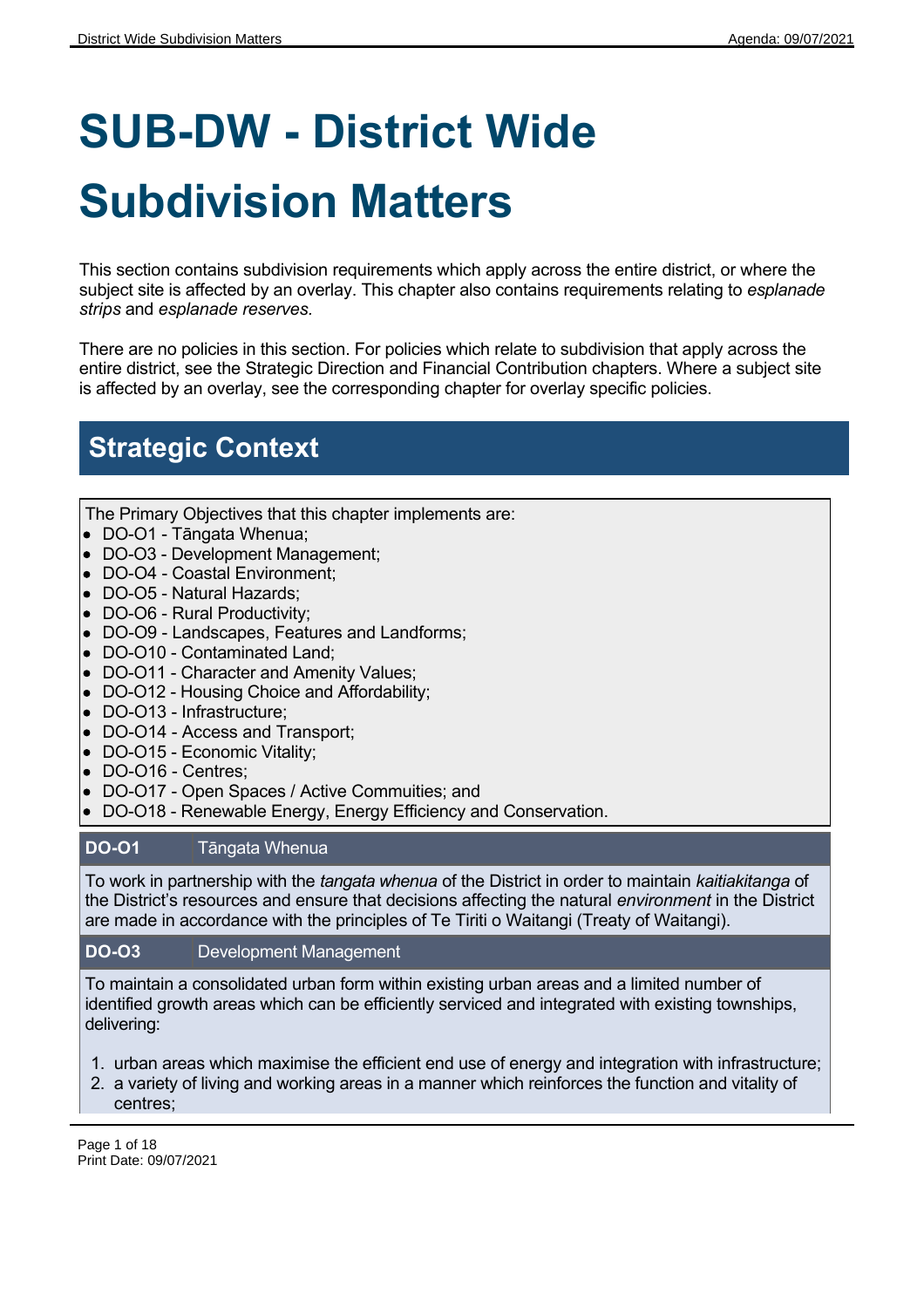- 3. resilient communities where development does not result in an increase in risk to life or severity of damage to property from natural hazard events;
- 4. higher residential densities in locations that are close to centres and public open spaces, with good access to public transport;
- 5. management of development in areas of special character or amenity so as to maintain, and where practicable, enhance those special values;
- 6. sustainable natural processes including freshwater systems, areas characterised by the productive potential of the land, ecological integrity, identified landscapes and features, and other places of significant natural amenity;
- 7. an adequate supply of housing and areas for business/employment to meet the needs of the District's anticipated population which is provided at a rate and in a manner that can be sustained within the finite carrying capacity of the District; and
- 8. management of the location and effects of potentially incompatible land uses including any interface between such uses.

#### **DO-O4** Coastal Environment

To have a coastal environment where:

- 1. areas of outstanding natural character and high natural character, outstanding natural features and landscapes, areas of significant indigenous vegetation and significant habitats of indigenous fauna are identified and protected;
- 2. areas of outstanding natural character and high natural character are restored where degraded;
- 3. the effects of inappropriate subdivision, use and development are avoided, remedied, or mitigated;
- 4. public access to and along the coast to facilitate active and passive recreational use is maintained and enhanced while managing inappropriate vehicle access; and
- 5. Inappropriate development does not result in further loss of coastal dunes in the area mapped as the coastal environment.

#### **DO-O5** Natural Hazards

To ensure the safety and resilience of people and communities by avoiding exposure to increased levels of risk from natural hazards, while recognising the importance of natural processes and systems.

#### **DO-O6** Rural Productivity

To sustain the *productive potential* of land in the District, including:

- 1. retaining land which is suitable for a range of *primary production activities*;
- 2. achieving added economic and social value derived from *primary production activities* through *ancillary* on-site processing and marketing;
- 3. enabling activities that utilise the *productive potential* of the land in the rural environment;
- 4. reducing conflict between land uses in the rural environment and adjoining areas; and
- 5. avoiding, remedying or mitigating adverse *effect*s on the efficient operation of existing *primary production activities* from *sensitive activities* establishing on adjoining *subject sites*;

while safeguarding the life-supporting capacity of air, water, soil, and ecosystems by avoiding, remedying or mitigating adverse *effect*s on the *environment*.

#### **DO-O9** Landscapes, Features and Landforms

To protect the District's identified *outstanding natural features and landscapes* from inappropriate *subdivision*, use and *development*; and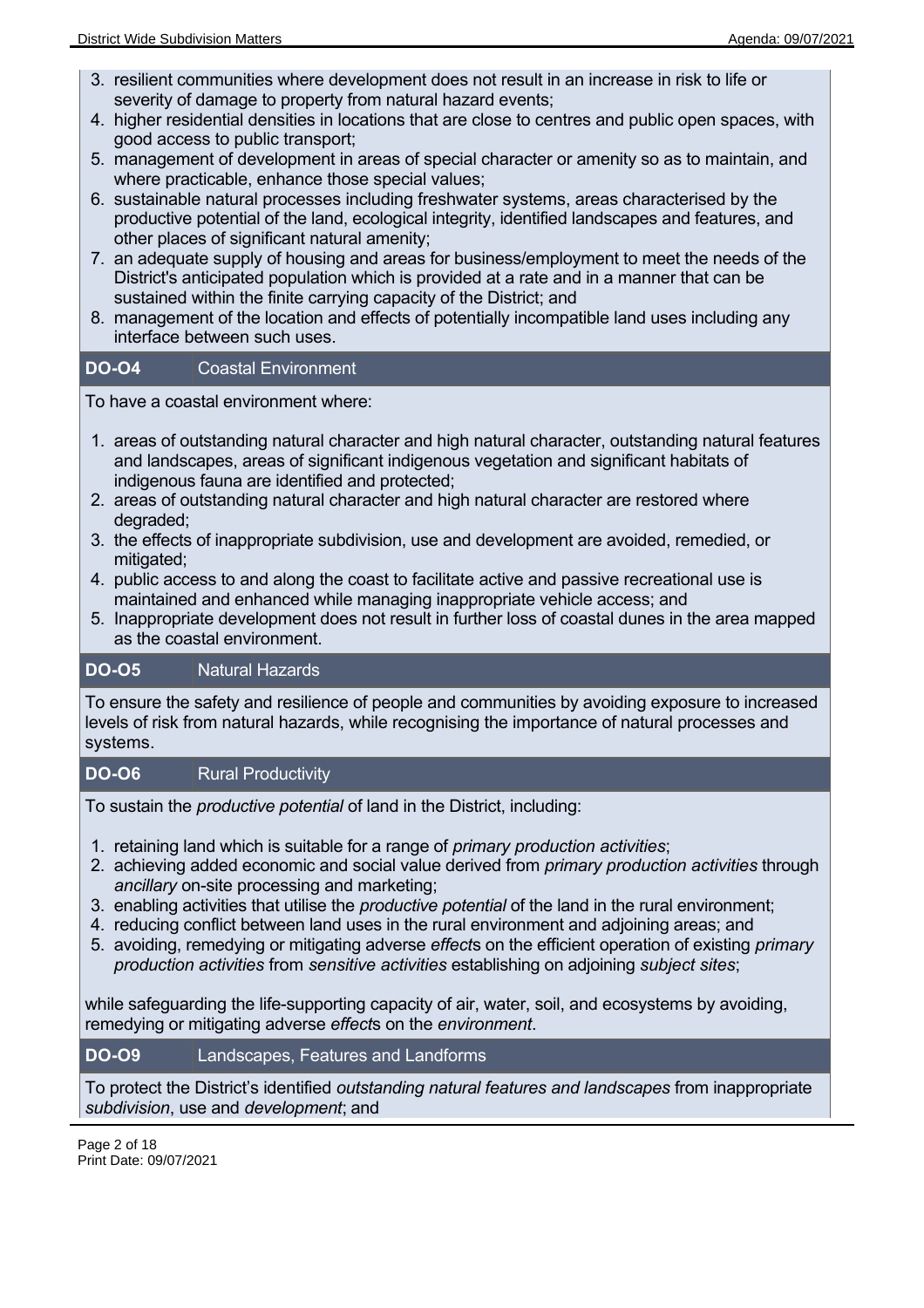- 1. maintain or enhance the landscape values of *special amenity landscapes* and identified significant landforms; and
- 2. avoid, remedy or mitigate adverse *effects* of *earthworks* on natural features and landforms.

#### **DO-O10** Contaminated Land

To prevent or mitigate any adverse environmental *effect*s, including risks to human health and the *environment*, arising from past, present or future activities involving *contaminated land*.

#### **DO-O11** Character and Amenity Values

To maintain and enhance the unique character and amenity values of the District's distinct communities so that residents and visitors enjoy:

- 1. relaxed, unique and distinct village identities and predominantly low-density residential areas characterised by the presence of mature vegetation, a variety of built forms, the retention of landforms and unique community identities;
- 2. vibrant, lively *town centres* supported by higher density residential and mixed use areas;
- 3. neighbourhood *centres*, village communities and employment areas characterised by high levels of amenity, accessibility and convenience;
- 4. productive rural areas, characterised by openness, natural landforms, areas and corridors of *indigenous vegetation*, and *primary production activities*; and
- 5. well managed interfaces between different types of land use areas (e.g. between living, working and rural areas and between potentially conflicting land uses, so as to minimise adverse *effect*s.

#### **DO-O12** Housing Choice and Affordability

To meet diverse community needs by increasing the amount of housing that:

- 1. is of densities, locations, types, attributes, size and tenure that meets the social and economic wellbeing needs of households in suitable urban and rural locations;
- 2. is affordable and adequate for lower income households; and
- 3. can respond to the changing needs of residents, regardless of age, mobility, health or lifestyle preference;

while enhancing the amenity of living environments and contributing to the sustainability of communities and compatibility with the goals of environmental sustainability, in particular resource, water and energy efficiency.

#### **DO-O13** Infrastructure

To recognise the importance and national, regional and local benefits of *infrastructure* and ensure the efficient *development*, maintenance and operation of an adequate level of social and physical *infrastructure* and services throughout the District that:

- 1. meets the needs of the community and the region; and
- 2. builds stronger community resilience, while avoiding, remedying or mitigating adverse *effects* on the *environment*.

#### **DO-O14** Access and Transport

To ensure that the transport system in the District:

1. integrates with land use and urban form and maximises accessibility;

2. improves the efficiency of travel and maximises mode choice to enable people to act

Page 3 of 18 Print Date: 09/07/2021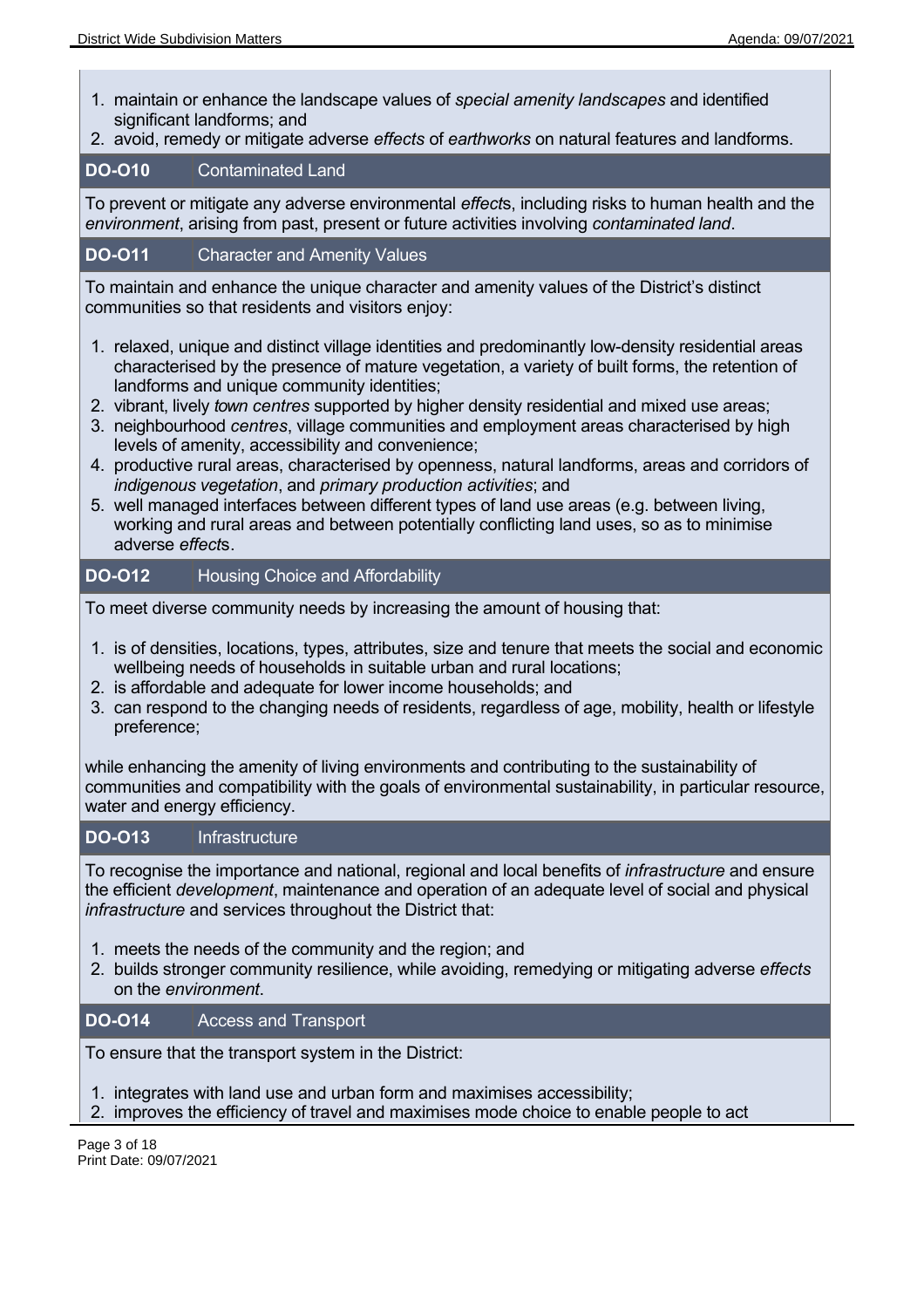sustainably as well as improving the resilience and health of communities;

- 3. contributes to a strong economy;
- 4. avoids, remedies or mitigates adverse *effect*s on land uses;
- 5. does not have its function and operation unreasonably compromised by other activities;
- 6. is safe, fit for purpose, cost effective and provides good connectivity for all communities; and
- 7. provides for the integrated movement of people, goods and services.

#### **DO-O15** Economic Vitality

To promote sustainable and on-going economic development of the local economy, including the rural sector, with improved number and quality of jobs and investment through:

#### 1.

- a. encouraging *business activities* in appropriate locations within the District, principally through differentiating and managing various types of *business activities* both on the basis of the activity, and the potential local and strategic *effect*s of their operation;
- b. reinforcing a compact, well designed and sustainable regional form supported by an integrated *transport network*;
- c. enabling opportunities to make the economy more resilient and diverse;
- d. providing opportunities for the growth of a low carbon economy, including clean technology;
- e. minimising *reverse sensitivity effect*s on *business activities*, including *primary production activities* ; and
- f. enhancing the amenity of *Working Zones*;

#### while:

2.

- a. ensuring that economic growth and development is able to be efficiently serviced by *infrastructure*;
- b. encouraging commercial consolidation and the co-location of community services and facilities primarily within the *Paraparaumu Sub-Regional Centre* and *Town Centres*; and
- c. managing contamination, pollution, odour, noise and glare, associated with *business activities,* including *primary production activities*.

#### **DO-O16** Centres

To have vibrant, safe and economically sustainable *centres* that function as key employment and economic nodes and as a focus for social and community life, as public transport and local service hubs, and as places for living, entertainment and recreation that:

- 1. provide the primary focus for *commercial (*excluding *industrial)*, *retail* and community activities within the District;
- 2. support community cohesion and a sense of place;
- 3. reinforce a compact, well designed and sustainable District and regional form, through promoting and reinforcing a close proximity and good accessibility between living, business and employment areas;
- 4. encourage economic opportunities and *business activities* in a manner which promotes:
	- a. the *Paraparaumu Sub-Regional Centre* as the principal commercial, retail, cultural, civic and tourist centre for the District, to be developed in a manner that:
		- i. achieves an integrated and compact *metropolitan centre zone*, linking all Precincts through a well-connected pedestrian and *transport networks* offering a choice of efficient routes and a quality built environment;
		- ii. provides for a broad range of mutually compatible activities that are integrated with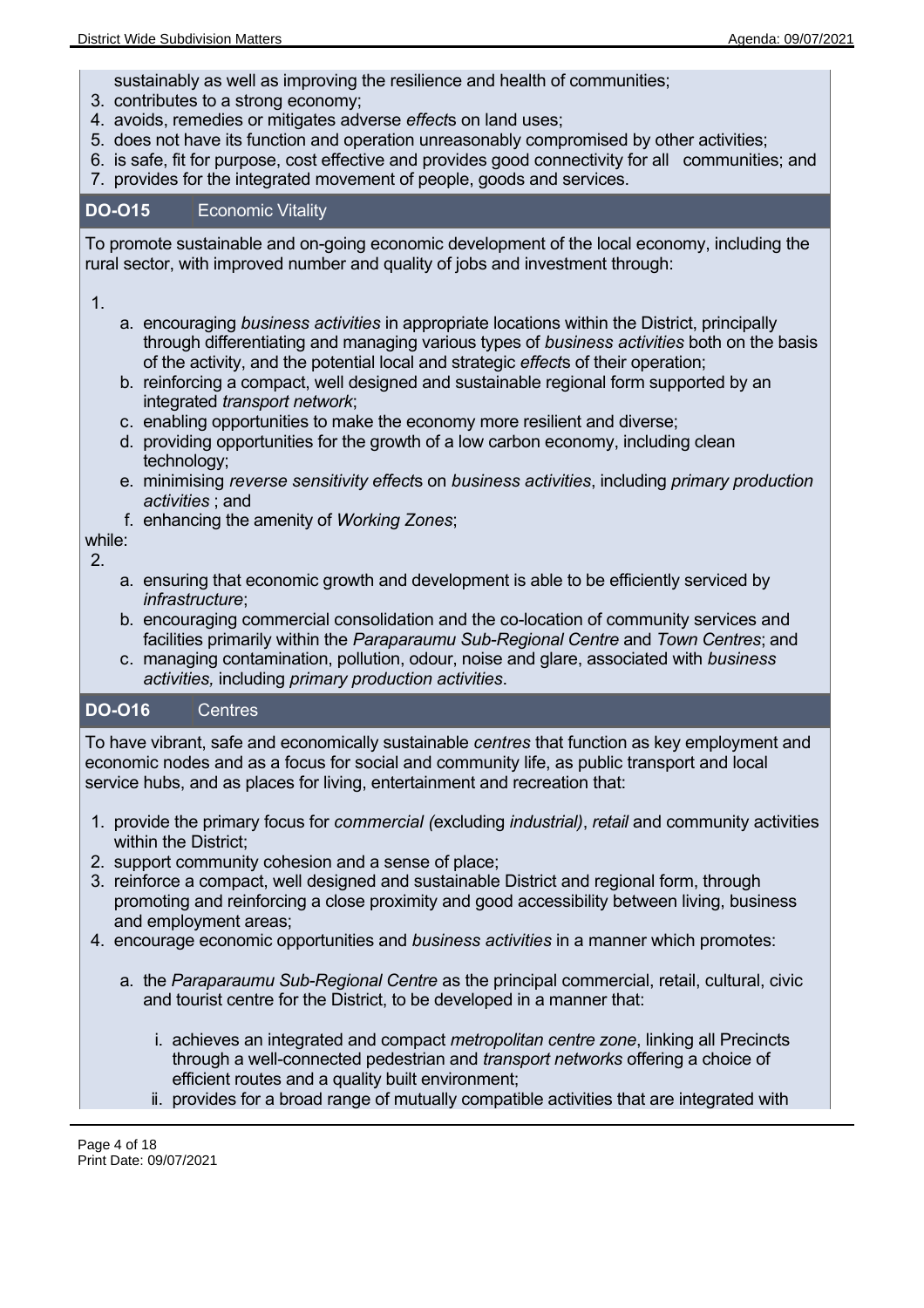pedestrian and public transport;

- iii. is supported by opportunities for medium density residential living;
- iv. consolidates community activities within Precinct B; and
- v. provides for *commercial* (excluding *industrial*) and *retail activities* in Precincts A1, A2 and C, with some restrictions on the scale and nature of *retail activities* in Precinct C
- b. the District's *town centres* at a scale and form that provides the urban focus for the commercial (excluding *industrial)*, tourism, education, entertainment, community and civic activities as well as opportunities for medium density residential living, where these meet the needs of the surrounding township community; and
- c. District's *local centres* to provide for *commercial activities* (excluding *industrial activities*), within a residential context, to primarily serve the local convenience, community and commercial needs of the surrounding residential community.

#### **DO-O17** Open Spaces / Active Communities

To have a rich and diverse network of *open space* areas that:

- 1. is developed, used and maintained in a manner that does not give rise to significant adverse *effect*s on the natural and physical *environment*;
- 2. protects the District's cultural, ecological and *amenity values*, while allowing for the enhancement of the quality of *open space* areas;
- 3. supports the identity, health, cohesion and resilience of the District's communities; and
- 4. ensures that the present and future recreational and *open space* needs of the District are met.

#### **DO-O18** Renewable Energy, Energy Efficiency and Conservation

Increase the development and use of energy from renewable sources, including on-site systems, and efficiency and conservation of energy use while avoiding, remedying or mitigating adverse *effect*s on the *environment*.

The rules in this chapter apply to all land and activities in all *zones* unless otherwise specified. Provisions in other chapters of the Plan may also be relevant.

| <b>Rules</b>                         |                                                                                                                                                                                                                                                   |                                                                                                                                                                                                                                                                                                                                                                                    |
|--------------------------------------|---------------------------------------------------------------------------------------------------------------------------------------------------------------------------------------------------------------------------------------------------|------------------------------------------------------------------------------------------------------------------------------------------------------------------------------------------------------------------------------------------------------------------------------------------------------------------------------------------------------------------------------------|
| <b>SUB-DW-R1</b>                     | required for renewable electricity generation activities).                                                                                                                                                                                        | Subdivision to create an allotment for network utility purposes (including allotments                                                                                                                                                                                                                                                                                              |
| <b>Controlled</b><br><b>Activity</b> | <b>Standards</b><br>1. There shall be no minimum area<br>requirements for allotments for<br>network utility purposes of network<br>utility providers.<br>2. Each allotment must have<br>inalienable legal and physical<br>access to a legal road. | <b>Matters of Control</b><br>1. Any positive effects to be derived<br>from the activity.<br>2. Layout of subdivision.<br>3. Public safety.<br>4. Extent of earthworks<br>5. Appropriateness for proposed use.<br>6. Adequacy of the methods of<br>mitigation/remediation or ongoing<br>management.<br>7. Effects on an ecological site,<br>geological feature, outstanding natural |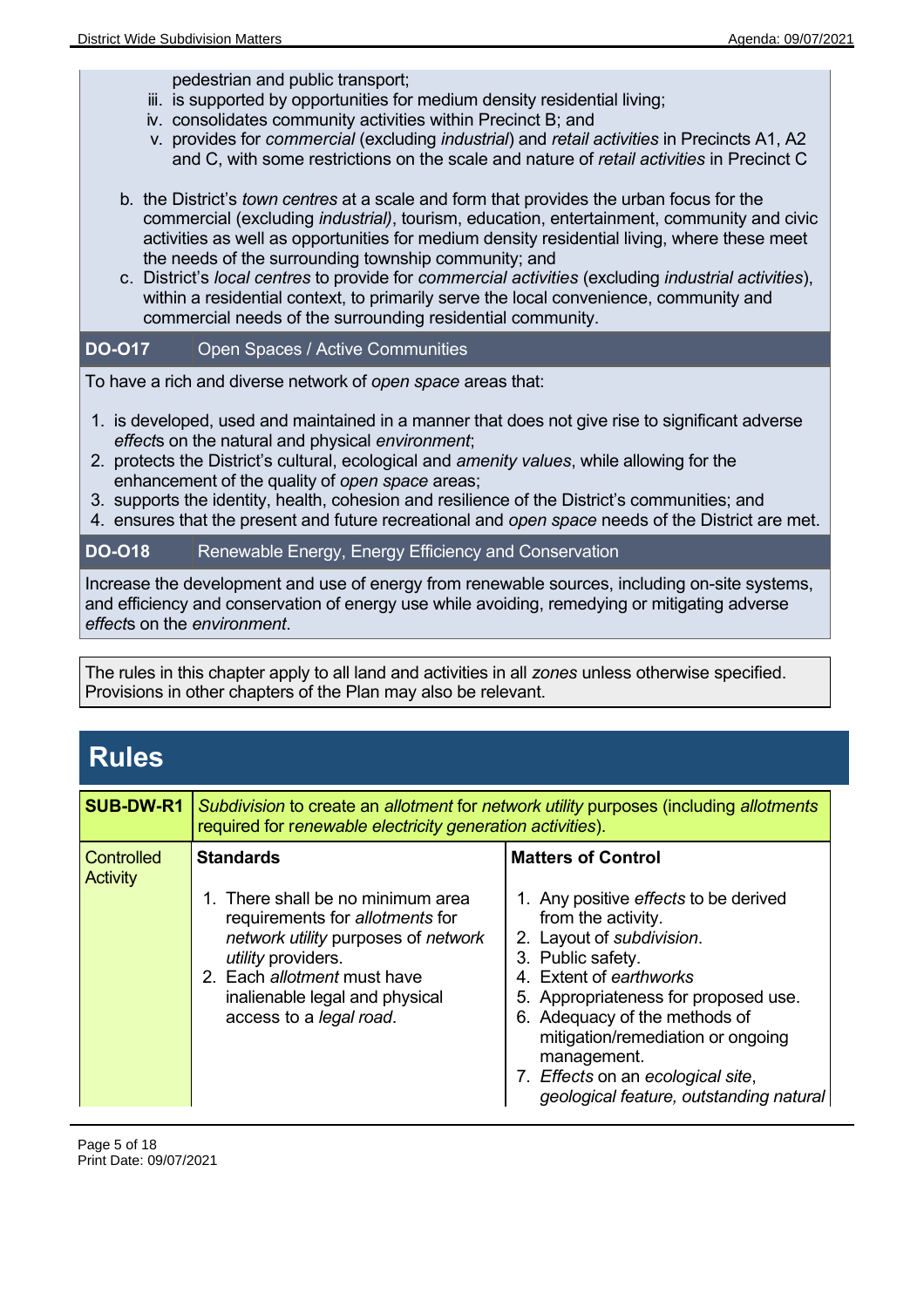|                                      |                                                                                                                                                                                                                                                                                                                                                                                                                                                                                                                                                                                                                                       | feature and landscape, or area of<br>outstanding or high natural character.<br>8. Effects on historic heritage.<br>9. Visual, character and amenity effects.<br>10. Degree of compliance with Council's<br><b>Subdivision and Development</b><br>Principles and Requirements, 2012.<br>11. Adequacy of geotechnical<br>information.<br>12. Natural hazard risk management.<br>13. The imposition of financial<br>contributions in accordance with the<br>Financial Contributions chapter. |
|--------------------------------------|---------------------------------------------------------------------------------------------------------------------------------------------------------------------------------------------------------------------------------------------------------------------------------------------------------------------------------------------------------------------------------------------------------------------------------------------------------------------------------------------------------------------------------------------------------------------------------------------------------------------------------------|-------------------------------------------------------------------------------------------------------------------------------------------------------------------------------------------------------------------------------------------------------------------------------------------------------------------------------------------------------------------------------------------------------------------------------------------------------------------------------------------|
| <b>SUB-DW-R2</b>                     | Boundary adjustments where no additional allotments are created in any Rural<br>Zone, on land containing a high-pressure gas pipeline designed to operate at over<br>2000kPa.<br>Boundary adjustment qualifying criteria apply to activities under this rule.<br>Cross lease updates are excluded from this rule.                                                                                                                                                                                                                                                                                                                     |                                                                                                                                                                                                                                                                                                                                                                                                                                                                                           |
| <b>Controlled</b><br><b>Activity</b> | <b>Standards</b><br>1. No new allotment boundary shall be<br>situated closer than 10 metres to<br>the centreline of a high-pressure<br>gas pipeline.<br>2. Legal and existing physical vehicular<br>access is maintained.<br>3. The subdivision must comply with<br>all other relevant subdivision<br>standards applicable to the Zone.<br>Boundary adjustment qualifying criteria:<br>The adjustment of boundaries is for the<br>rationalisation of existing boundaries to<br>improve the practicality of existing<br>allotments.                                                                                                    | <b>Matters of Control</b><br>1. The matters listed in SUB-RUR-R50.                                                                                                                                                                                                                                                                                                                                                                                                                        |
| <b>SUB-DW-R3</b>                     | Subdivision of the following land titles:<br>1. Part Ngarara West B7 subdivision 2C (53D/165)<br>2. Part Ngarara West B7 subdivision 2B (53D/165)<br>3. Part Ngarara West B7 subdivision 2A (53D/165)<br>4. Part Ngarara West B7 subdivision 1 (53D/165)<br>5. Section 1 SO 36625 (42C/187)<br>6. Part Ngarara West B5 (53D/165)<br>7. Part Lot 1 Block IV DP 2767 SO 23196 (46C/577)<br>8. Part Ngarara West B4 (Part 46C/570)<br>9. Part Ngarara West B4 (46C/569)<br>10. Part Lot 1 Block IV DP 2767 (46C/574<br>11. Part Ngarara West B4 (46C/576)<br>12. Part Lot 3 Block IV DP 2767 and Lots 1, 3 and 5 and Part Lot 7 DP 13859 |                                                                                                                                                                                                                                                                                                                                                                                                                                                                                           |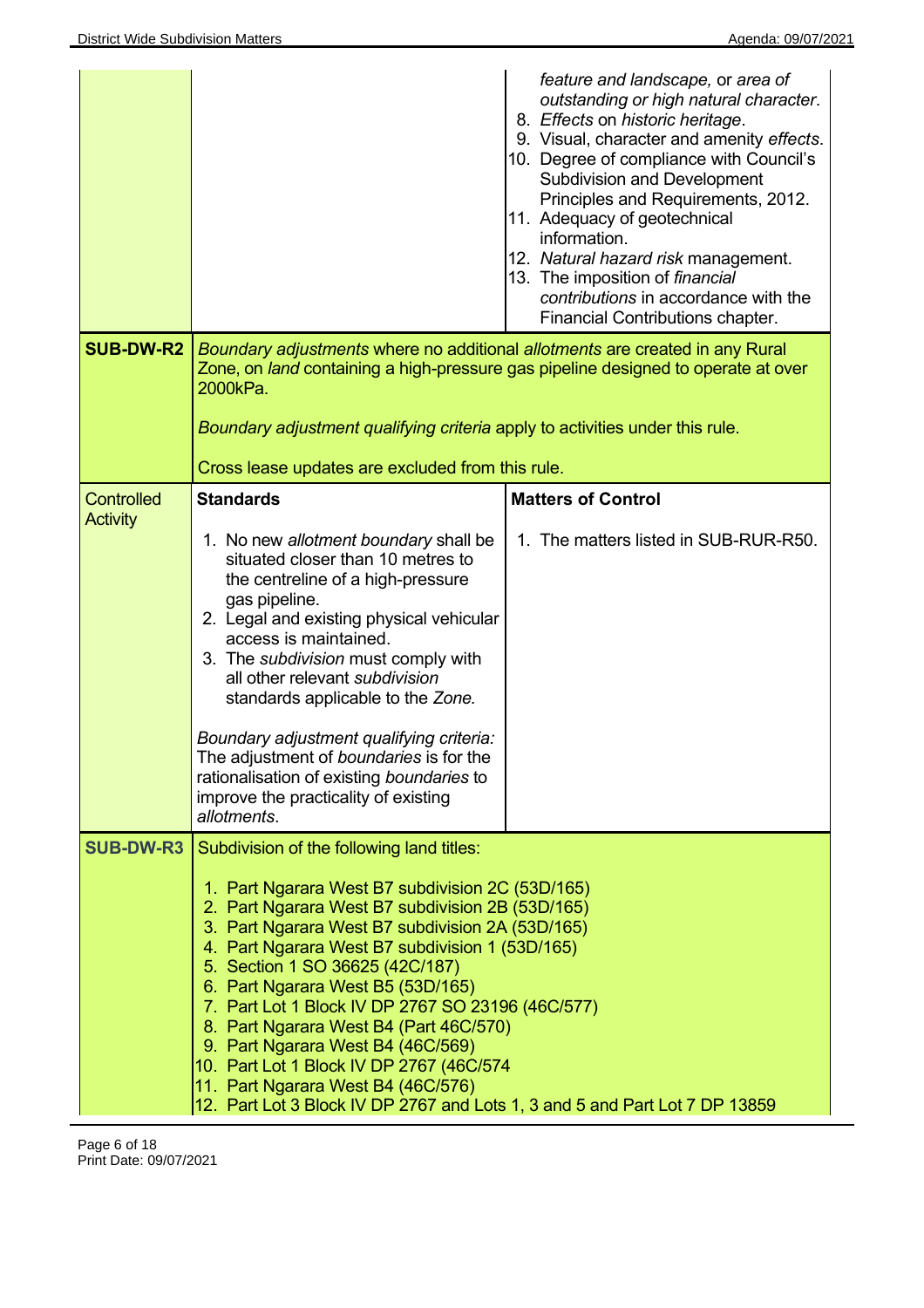|                                         | (46C/575)                                                                                                                                                                                                                                                                                                                                                                                                                                                                                                                                                                                                                                                                                                                                                                                                                                                                                          |                                                                                                                                                                                                                                                                                                                                                                                                                                                                                  |
|-----------------------------------------|----------------------------------------------------------------------------------------------------------------------------------------------------------------------------------------------------------------------------------------------------------------------------------------------------------------------------------------------------------------------------------------------------------------------------------------------------------------------------------------------------------------------------------------------------------------------------------------------------------------------------------------------------------------------------------------------------------------------------------------------------------------------------------------------------------------------------------------------------------------------------------------------------|----------------------------------------------------------------------------------------------------------------------------------------------------------------------------------------------------------------------------------------------------------------------------------------------------------------------------------------------------------------------------------------------------------------------------------------------------------------------------------|
| <b>Controlled</b><br><b>Activity</b>    | <b>Standards</b>                                                                                                                                                                                                                                                                                                                                                                                                                                                                                                                                                                                                                                                                                                                                                                                                                                                                                   | <b>Matters of Control</b>                                                                                                                                                                                                                                                                                                                                                                                                                                                        |
|                                         | 1. A covenant must be registered with<br>the Council (to be registered against<br>the Title for each new allotment) to<br>the effect that the applicant and<br>subsequent owners of the<br>allotment(s) shall not take<br>enforcement or other legal action, or<br>support such action, relating to<br>noise of aircraft using Kapiti Coast<br>Airport or any operation arising out<br>of or incidental thereto ("airport<br>noise"), provided that the airport<br>noise complies with limits in the<br>District Plan. Such person shall not<br>do or permit to be done or support<br>any act, matter or thing in relation to<br>airport noise which is intended to<br>restrict or has the effect of<br>restricting in any way whatsoever<br>the operations of Kapiti Coast<br>Airport or any aircraft using Kapiti<br><b>Coast Airport (including seeking</b><br>more stringent noise standards). | 1. Imposition of covenants or<br>encumbrances                                                                                                                                                                                                                                                                                                                                                                                                                                    |
| <b>SUB-DW-R4</b>                        | Zone, Open space zone and the river corridor, that complies with all restricted<br>discretionary activity standards under SUB-RUR-R51 and SUB-OS-R59.                                                                                                                                                                                                                                                                                                                                                                                                                                                                                                                                                                                                                                                                                                                                              | Subdivision of land creating new allotments in the rural zones, Natural Open Space                                                                                                                                                                                                                                                                                                                                                                                               |
| <b>Restricted</b>                       | <b>Standards</b>                                                                                                                                                                                                                                                                                                                                                                                                                                                                                                                                                                                                                                                                                                                                                                                                                                                                                   | <b>Matters of Discretion</b>                                                                                                                                                                                                                                                                                                                                                                                                                                                     |
| <b>Discretionary</b><br><b>Activity</b> | <b>Water Supply</b>                                                                                                                                                                                                                                                                                                                                                                                                                                                                                                                                                                                                                                                                                                                                                                                                                                                                                | 1. Those matters listed under rules:                                                                                                                                                                                                                                                                                                                                                                                                                                             |
|                                         | 1. It shall be demonstrated (as<br>evidenced by a report including an<br>environmental impact report from a<br>suitably qualified and experienced<br>person) that:<br>a. a water supply of sufficient<br>quality (potable for drinking<br>purposes) and quantity can be<br>provided for the activities<br>proposed for the subdivision,<br>including fire fighting;<br>b. the proposed water supply will<br>have no adverse effects on<br>other water users;<br>c. the proposed supply will have no<br>adverse effects on the water<br>resource; and                                                                                                                                                                                                                                                                                                                                               | a. SUB-RUR-R51 for restricted<br>discretionary subdivision in rural<br>zones;<br>b. SUB-OS-R59 for restricted<br>discretionary subdivision in Open<br>Space Zones; and<br>c. INF-MENU-R35 and SUB-DW-R4<br>for restricted discretionary<br>subdivision in all zones.<br>2. Degree of compliance with Council's<br>Subdivision and Development<br>Principles and Requirements, 2012.<br>3. Effect on water catchment areas and<br>any registered drinking-water supply<br>source. |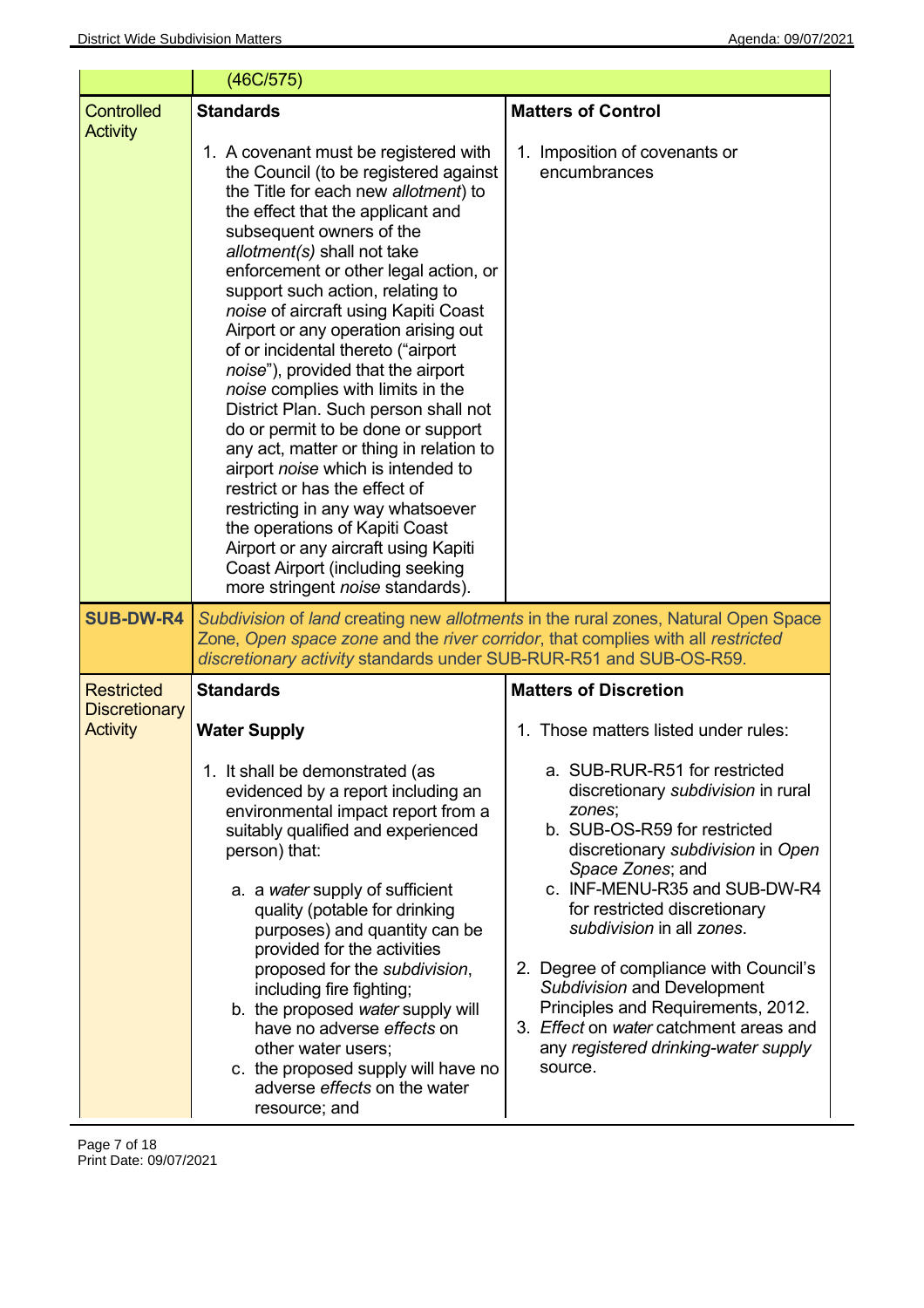|                   | d. the proposed water supply will<br>have no adverse effects on<br>natural and physical resources.<br>2. Any risk likely to adversely affect a<br>registered drinking-water supply or<br>water collection area as identified on<br>District Plan Maps, will be managed<br>to avoid the threat.<br>3. All new buildings and impervious<br>surfaces shall have on-site<br>attenuation and treatment of<br>stormwater including the use of on-<br>site vegetation to slow down run-off<br>rates and improve water filtration.<br>Grassed swales shall be provided to<br>direct road run-off instead of<br>concrete kerb and channel. |                              |
|-------------------|-----------------------------------------------------------------------------------------------------------------------------------------------------------------------------------------------------------------------------------------------------------------------------------------------------------------------------------------------------------------------------------------------------------------------------------------------------------------------------------------------------------------------------------------------------------------------------------------------------------------------------------|------------------------------|
|                   | <b>Effluent Disposal</b>                                                                                                                                                                                                                                                                                                                                                                                                                                                                                                                                                                                                          |                              |
|                   | 4. Where subdivision occurs on land<br>that is not serviced by an existing<br>community sewage system, the<br>application shall demonstrate that<br>on-site domestic effluent disposal is<br>suitable for each proposed<br>allotment or multiple allotments in<br>accordance with AS/NZS 1547:2010<br>"On Site Domestic Wastewater<br>Management".                                                                                                                                                                                                                                                                                |                              |
|                   | Note: any discharge into land, air or<br>waterbodies may require resource<br>consent from the Wellington Regional<br>Council. Applicants should contact<br>the Regional Council to confirm whether<br>or not consent is required.                                                                                                                                                                                                                                                                                                                                                                                                 |                              |
|                   | <b>Underground services</b>                                                                                                                                                                                                                                                                                                                                                                                                                                                                                                                                                                                                       |                              |
|                   | 5. Any underground services must<br>avoid waahi tapu, archaeological<br>and ecological sites.                                                                                                                                                                                                                                                                                                                                                                                                                                                                                                                                     |                              |
| <b>SUB-DW-R5</b>  | Subdivision of land creating new allotments in the Residential Zones and working<br>zones that complies with all restricted discretionary activity standards under rules<br>SUB-RES-R27, SUB-RES-R28, SUB-WORK-R40, SUB-WORK-R41, SUB-<br>WORK-R42, SUB-WORK-R43, SUB-WORK-R44, SUB-WORK-R45, SUB-<br>WORK-R46, SUB-WORK-R47, SUB-DEV1-R63, SUB-DEV2-R67, SUB-DEV2-<br>R68, SUB-DEV2-R69, SUB-DEV2-R70, SUB-DEV2-R71.                                                                                                                                                                                                             |                              |
| <b>Restricted</b> | <b>Standards</b>                                                                                                                                                                                                                                                                                                                                                                                                                                                                                                                                                                                                                  | <b>Matters of Discretion</b> |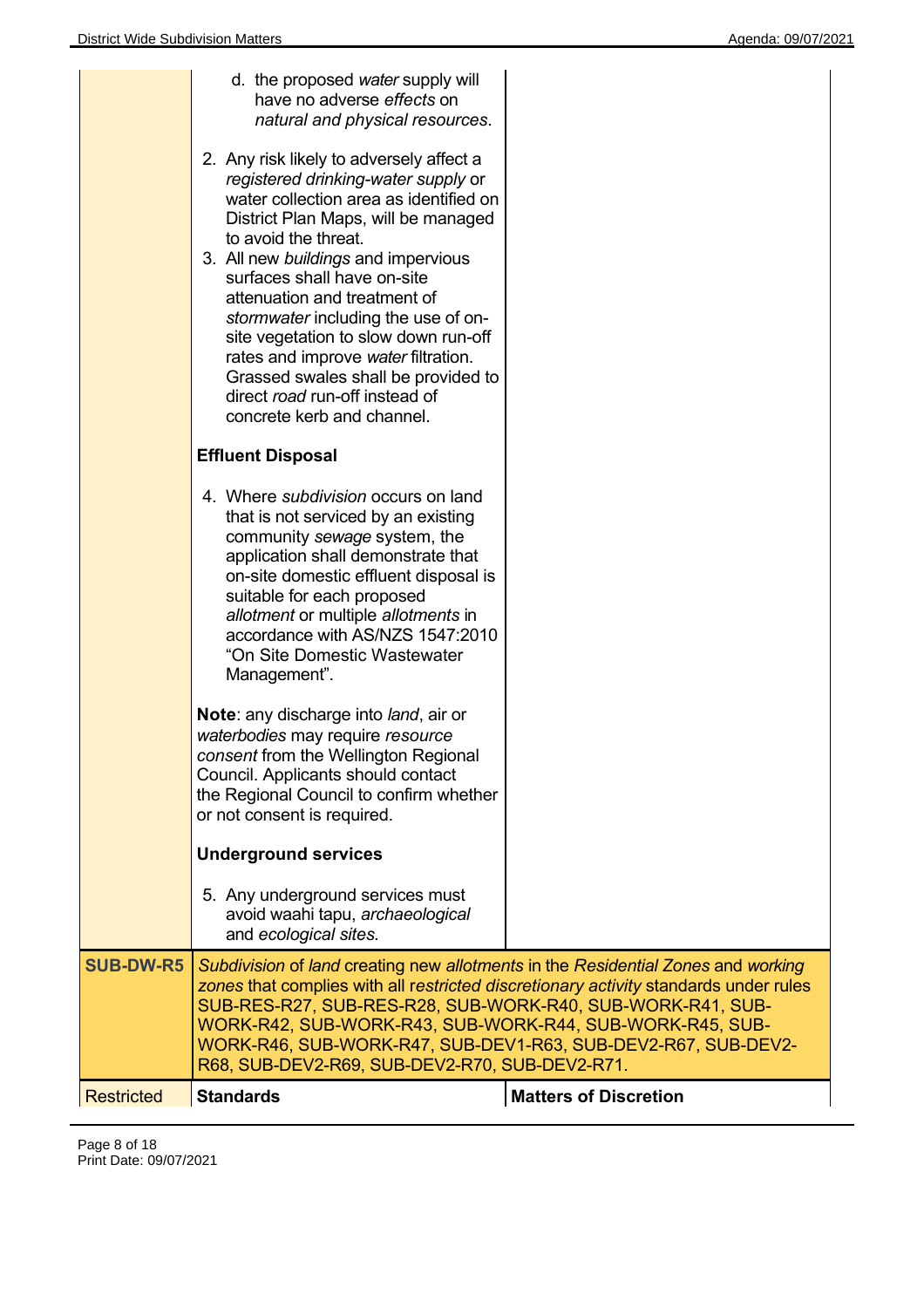| <b>Discretionary</b><br><b>Activity</b> | <b>Hydraulic neutrality</b>                                                                                                                                                                                                                                                                                                                                                                                                                                                                                                                  | 1. Those m                                                                                                                                                              |
|-----------------------------------------|----------------------------------------------------------------------------------------------------------------------------------------------------------------------------------------------------------------------------------------------------------------------------------------------------------------------------------------------------------------------------------------------------------------------------------------------------------------------------------------------------------------------------------------------|-------------------------------------------------------------------------------------------------------------------------------------------------------------------------|
|                                         | 1. Stormwater systems must be<br>designed to ensure that the<br>stormwater runoff from all new<br>impermeable surfaces will be<br>disposed of or stored on-site and<br>released at a rate that does not<br>exceed the peak stormwater runoff<br>when compared to the pre-<br>development situation for the 50%,<br>20%, 10% and 1% Annual<br><b>Exceedance Probability flood</b><br>events.<br>2. Existing waterways and stormwater<br>detention areas must be retained,<br>and be enhanced with plantings to<br>create attractive features. | a. SUB<br><b>SUB</b><br>R67,<br><b>DEV</b><br><b>R70</b><br>subc<br>Zone<br>b. SUB<br>R41<br><b>WOI</b><br><b>SUB</b><br>R46,<br><b>DEV</b><br>discr<br>Worl<br>c. INF- |
|                                         | <b>Note:</b> Any <i>stormwater</i> discharge may<br>need to meet threshold limits for the<br>receiving waters under Council's<br>network discharge consent or under the<br><b>National Policy Statement for</b><br>Freshwater Management.                                                                                                                                                                                                                                                                                                    | for re<br>subc<br>d. degr<br>Cou<br><b>Deve</b><br>Req                                                                                                                  |
|                                         | <b>Underground Services</b>                                                                                                                                                                                                                                                                                                                                                                                                                                                                                                                  | <b>Stormwater</b>                                                                                                                                                       |
|                                         | 3. Where any subdivision of land<br>involves the construction of a new<br>road or the extension of an existing<br>road all electric, gas and<br>telecommunication services to the<br>land in the subdivision shall be<br>reticulated underground.                                                                                                                                                                                                                                                                                            | 2. The prov<br>direct roa<br>concrete<br><b>Residen</b><br>grassed<br>keeping<br>environn                                                                               |
|                                         | <b>Water Supply</b>                                                                                                                                                                                                                                                                                                                                                                                                                                                                                                                          |                                                                                                                                                                         |
|                                         | 4. All new allotments, other than<br>allotments for access, roads,<br>utilities or reserves, where the<br>allotments are in or adjoining areas<br>which are served with a Council<br>reticulated water supply, must be<br>provided with a connection to the<br>Council reticulated water supply laid<br>to the boundary of the allotment.                                                                                                                                                                                                    |                                                                                                                                                                         |
|                                         | <b>Effluent Disposal</b>                                                                                                                                                                                                                                                                                                                                                                                                                                                                                                                     |                                                                                                                                                                         |
|                                         | 5. All new allotments, other than                                                                                                                                                                                                                                                                                                                                                                                                                                                                                                            |                                                                                                                                                                         |

- -RES-R27, SUB-RES-R28, -DEV1-R63, SUB-DEV2-SUB-DEV2-R68, SUB-2-R69 and SUB-DEV2for restricted discretionary *subdivision* in the Residential es chapter;
- -WORK-R40, SUB-WORK-SUB-WORK-R42, SUB-RK-R43, SUB-WORK-R44, -WORK-R45, SUB-WORK-SUB-WORK-R47 and SUB-2-R71 for restricted retionary *subdivision* in the king Zones chapter;
- MENU-R35 and SUB-DW-R4 estricted discretionary *subdivision* in all *zones*; and
- ee of compliance with ncil's *Subdivision* and elopment Principles and uirements, 2012.

### **Stormwater**

vision of grassed swales to ad-run-off (instead of e kerb and channel) in *Residential Zone areas*, where swales would be in with the surrounding *environment* and functional.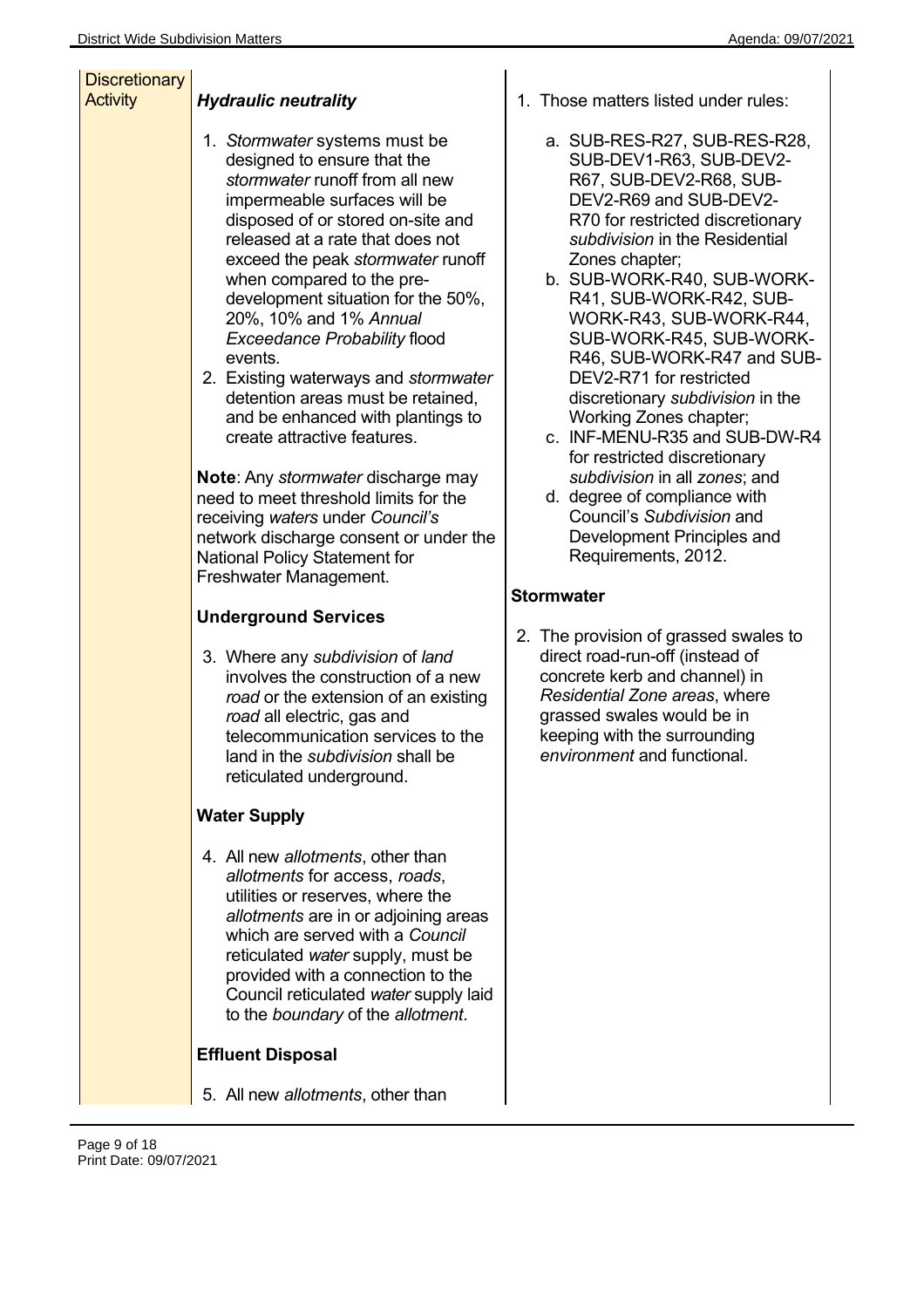| allotments for access, roads,<br>utilities or reserves, where the<br>allotments are in or adjoining areas<br>which are served by the public<br>wastewater reticulation and<br>treatment system must be provided<br>with a piped sewage outfall for<br>disposing of sanitary sewage to a<br>reticulated system, laid to the<br>boundary of each allotment.<br><b>Telecommunication and electricity</b><br>supply<br>6. Provision must be made to the<br>boundary of each proposed<br>allotment for a connection to a<br>telecommunication network and<br>energy supply network. |                                                                                                                                                                                                                                                                                                                                                                                                                                                                                                                                                                                                                                                                                                                                                                                     |
|--------------------------------------------------------------------------------------------------------------------------------------------------------------------------------------------------------------------------------------------------------------------------------------------------------------------------------------------------------------------------------------------------------------------------------------------------------------------------------------------------------------------------------------------------------------------------------|-------------------------------------------------------------------------------------------------------------------------------------------------------------------------------------------------------------------------------------------------------------------------------------------------------------------------------------------------------------------------------------------------------------------------------------------------------------------------------------------------------------------------------------------------------------------------------------------------------------------------------------------------------------------------------------------------------------------------------------------------------------------------------------|
| which contains ecological sites or geological features.                                                                                                                                                                                                                                                                                                                                                                                                                                                                                                                        | Subdivision of land within outstanding natural features and landscapes and on land                                                                                                                                                                                                                                                                                                                                                                                                                                                                                                                                                                                                                                                                                                  |
| <b>Standards</b>                                                                                                                                                                                                                                                                                                                                                                                                                                                                                                                                                               | <b>Matters of Discretion</b><br>1. The location of building areas and<br>allotment boundaries relative to<br>ecological sites and geological<br>features.<br>2. Potential adverse or positive effects<br>of subsequent development on<br>ecological sites and geological<br>features and on the values of<br>outstanding natural features and<br>landscapes identified in Schedule 4.<br>3. The design and layout of the<br>subdivision including earthworks.<br>4. Council's Subdivision and<br>Development Principles and<br>Requirements 2012.<br>5. The imposition of financial<br>contributions in accordance with the<br>Financial Contributions chapter.<br>6. The imposition of conditions in<br>accordance with sections 108 and<br>220 of the Resource Management<br>Act. |
| Subdivision where any part of the land contains flood storage, ponding, residual<br>ponding or shallow surface flow areas.                                                                                                                                                                                                                                                                                                                                                                                                                                                     |                                                                                                                                                                                                                                                                                                                                                                                                                                                                                                                                                                                                                                                                                                                                                                                     |
| <b>Standards</b>                                                                                                                                                                                                                                                                                                                                                                                                                                                                                                                                                               | <b>Matters of Discretion</b>                                                                                                                                                                                                                                                                                                                                                                                                                                                                                                                                                                                                                                                                                                                                                        |
|                                                                                                                                                                                                                                                                                                                                                                                                                                                                                                                                                                                |                                                                                                                                                                                                                                                                                                                                                                                                                                                                                                                                                                                                                                                                                                                                                                                     |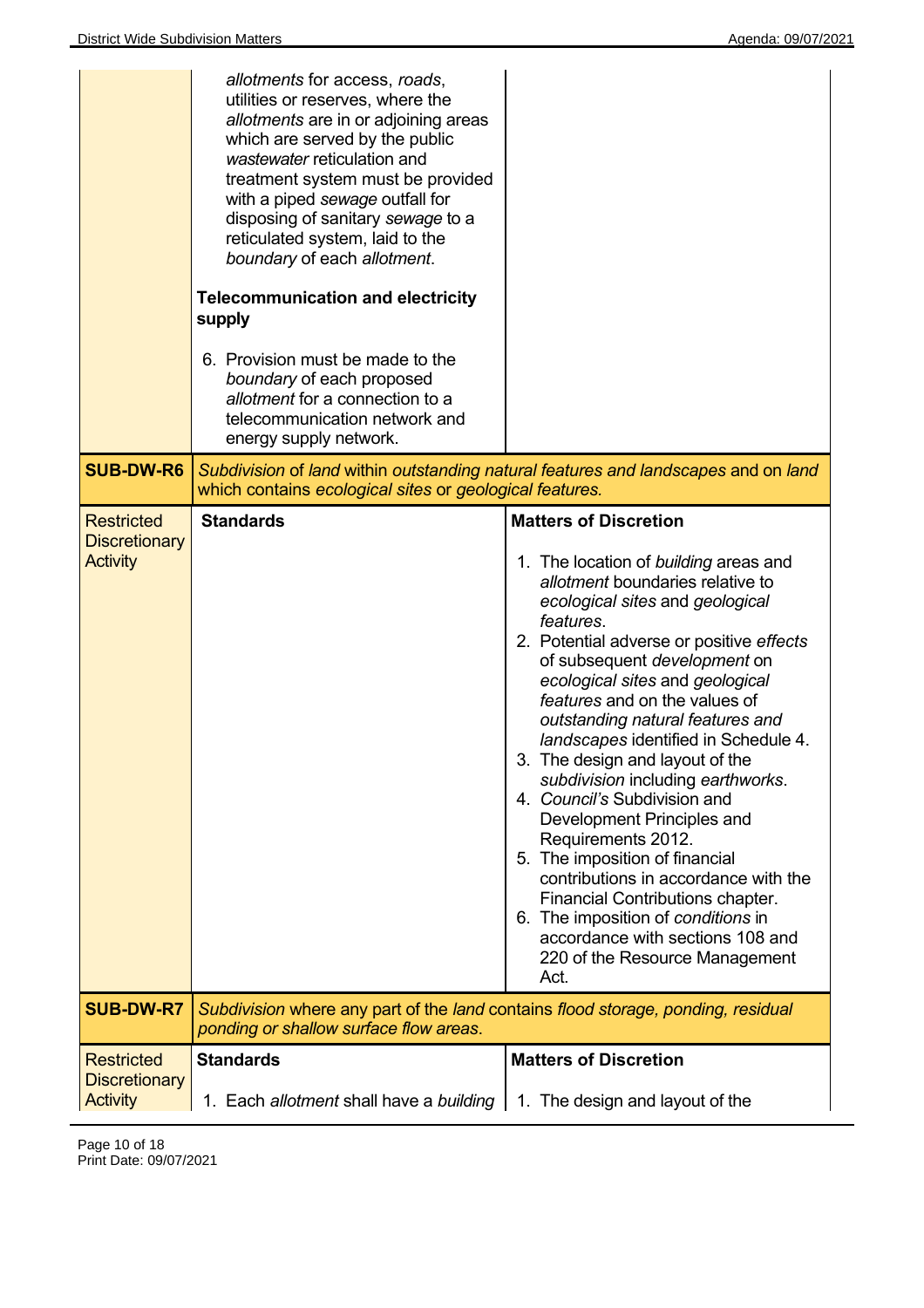|                                                              | area located outside any river or<br>stream corridor, overflow path or<br>residual overflow path.<br>2. Each building area shall be located<br>above the estimated 1% AEP flood<br>event level.<br>3. Formed vehicle access does not<br>adversely affect the 1% AEP flood<br>hazard risk on other properties in<br>the same flood catchment.<br>4. Compliance with all other relevant<br>subdivision rules and standards in<br>other chapters.                                                                                                                                                                                                                                                              | subdivision.<br>2. Council's Subdivision and<br>Development Principles and<br>Requirements 2012.<br>3. The imposition of financial<br>contributions in accordance with the<br>Financial Contributions chapter.<br>4. The location of any building platform<br>or area relative to the natural hazards,<br>historic heritage features, ecological<br>sites, outstanding natural features<br>and landscapes, and geological sites.<br>5. The location and design of any<br>servicing of the subdivision.<br>6. The extent and effects of earthworks. |
|--------------------------------------------------------------|-------------------------------------------------------------------------------------------------------------------------------------------------------------------------------------------------------------------------------------------------------------------------------------------------------------------------------------------------------------------------------------------------------------------------------------------------------------------------------------------------------------------------------------------------------------------------------------------------------------------------------------------------------------------------------------------------------------|----------------------------------------------------------------------------------------------------------------------------------------------------------------------------------------------------------------------------------------------------------------------------------------------------------------------------------------------------------------------------------------------------------------------------------------------------------------------------------------------------------------------------------------------------|
| <b>SUB-DW-R8</b>                                             | is in the Fault Avoidance Area.<br><b>Criteria for notification</b><br>will not be served on any person or notified.                                                                                                                                                                                                                                                                                                                                                                                                                                                                                                                                                                                        | Subdivision proposing additional developable allotments where any part of the land<br>The written approval of persons will not be required and applications under this rule                                                                                                                                                                                                                                                                                                                                                                        |
| <b>Restricted</b><br><b>Discretionary</b><br><b>Activity</b> | <b>Standards</b><br>1. Each allotment must be capable of<br>providing a 200m <sup>2</sup> building area,<br>which has a minimum horizontal<br>dimension of 12 metres in any<br>direction, clear of the identified Fault<br>Avoidance Area, where the<br>allotment is not a reserve or access<br>allotment.<br>2. Building areas do not have to be<br>clear of the Fault Avoidance Areas<br>within the Distributed, Uncertain-<br>Constrained, and Uncertain-Poorly<br>Constrained Areas of the Gibbs and<br>Ōtaki Forks faults and no<br>geotechnical information will be<br>required.<br>3. The entire Southeast Reikorangi<br>Fault, is excluded from this<br>provision. (i.e. zone provisions<br>apply). | <b>Matters of Discretion</b><br>1. The design and layout of the<br>subdivision, earthworks and the<br>location of any building area, relative<br>to the Fault Avoidance Area.<br>2. Council's Subdivision and<br>Development Principles and<br>Requirements 2012.<br>3. The imposition of financial<br>contributions in accordance with the<br>Financial Contributions chapter.<br>4. Vehicle access onto legal road<br>including the State Highway Network<br>and any effects on the transport<br>network.                                        |
| <b>SUB-DW-R9</b>                                             | Subdivision (excluding boundary adjustments or subdivision of land where no<br>additional allotments are created) of land with peat or sand soils.                                                                                                                                                                                                                                                                                                                                                                                                                                                                                                                                                          |                                                                                                                                                                                                                                                                                                                                                                                                                                                                                                                                                    |
| <b>Restricted</b><br><b>Discretionary</b><br><b>Activity</b> | <b>Standards</b><br>1. Geotechnical information must be<br>provided by a suitably qualified and<br>experienced person (to building                                                                                                                                                                                                                                                                                                                                                                                                                                                                                                                                                                          | <b>Matters of Discretion</b><br>1. The outcomes of the geotechnical<br>investigation on liquefaction risk.<br>2. Whether the potential risk to the                                                                                                                                                                                                                                                                                                                                                                                                 |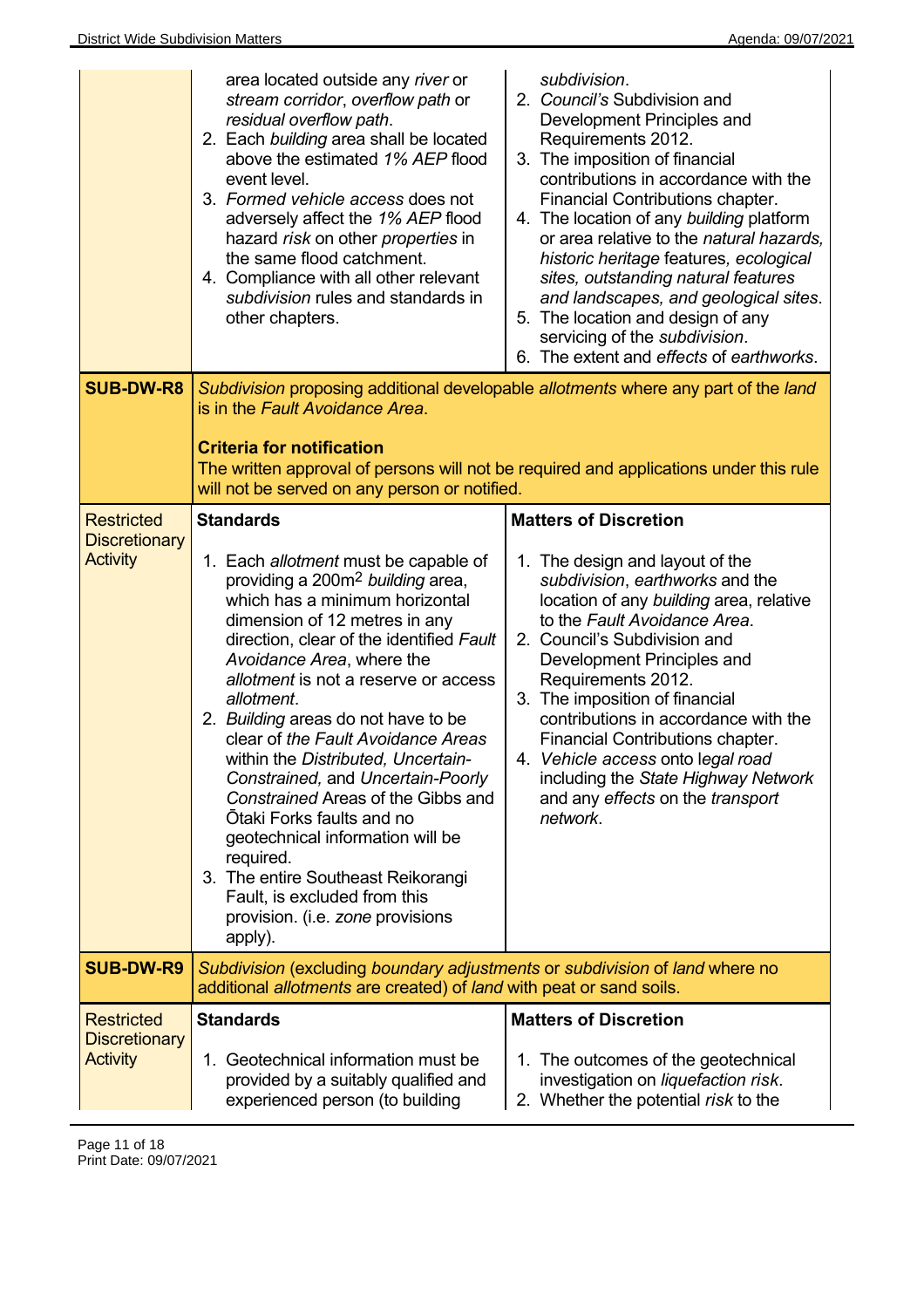|                                           | consent level) on <i>liquefaction risk</i> .<br>2. Proposed building areas with a<br>minimum dimension of 20 metres<br>must be identified for each<br>allotment.                                                                             | health and safety of people, and<br>property from liquefaction can be<br>avoided or mitigated.<br>3. The design and layout of the<br>subdivision including earthworks,<br>servicing and the location of any<br>building platforms.<br>4. Council's Subdivision and<br>Development Principles and<br>Requirements 2012.<br>5. The imposition of financial<br>contributions in accordance with the<br>Financial Contributions chapter.                                                                                                                                                                         |
|-------------------------------------------|----------------------------------------------------------------------------------------------------------------------------------------------------------------------------------------------------------------------------------------------|--------------------------------------------------------------------------------------------------------------------------------------------------------------------------------------------------------------------------------------------------------------------------------------------------------------------------------------------------------------------------------------------------------------------------------------------------------------------------------------------------------------------------------------------------------------------------------------------------------------|
| <b>SUB-DW-</b><br><b>R10</b>              | a scheduled historic site, a notable tree, or a scheduled historic area, waahi tapu<br>SASM-R14 and SASM-R20.                                                                                                                                | Subdivision of any land or site containing a scheduled historic building or structure,<br>and other places and areas of significance to Maori except as provided for in Rules                                                                                                                                                                                                                                                                                                                                                                                                                                |
| <b>Restricted</b><br><b>Discretionary</b> | <b>Standards</b>                                                                                                                                                                                                                             | <b>Matters of Discretion</b>                                                                                                                                                                                                                                                                                                                                                                                                                                                                                                                                                                                 |
| <b>Activity</b>                           | 1. The <i>historic heritage</i> feature must<br>be contained within one allotment or<br>where the feature is contained within<br>more than one <i>allotment</i> the number<br>of allotments containing the feature<br>will not be increased. | Imposition of financial contributions in<br>1.<br>accordance with the Financial<br>Contributions chapter.<br>2. Degree of compliance with Council's<br><b>Subdivision and Development</b><br>Principles and Requirements, 2012<br>(or structure plan or guideline).<br>3. Effects on historic heritage values.<br>4. Layout of the subdivision.<br>5. Effect on context and surroundings.<br>6. Effects on landscape and amenity<br>values.<br>7. Effects on context and surroundings<br>including any effects on 'key access<br>and view points' listed in the Schedule<br>of Historic Heritage Schedule 7. |
| <b>SUB-DW-</b><br><b>R11</b>              | Subdivision in an area scheduled as waahi tapu and other places and areas of<br>significance to Māori - Wāhanga Rima                                                                                                                         |                                                                                                                                                                                                                                                                                                                                                                                                                                                                                                                                                                                                              |
| <b>Restricted</b><br><b>Discretionary</b> | <b>Standards</b>                                                                                                                                                                                                                             | <b>Matters of Discretion</b>                                                                                                                                                                                                                                                                                                                                                                                                                                                                                                                                                                                 |
| <b>Activity</b>                           | 1. The Accidental Discovery Protocol,<br>set out in HH - Table 1, must be<br>followed.<br>2. Subdivision Compliance with<br>subdivision rules and standards for<br>the underlying zone(s).                                                   | 1. Effects on historic heritage values.<br>2. Imposition of financial contributions in<br>accordance with the Financial<br>Contributions chapter.<br>3. Degree of compliance with Council's<br><b>Subdivision and Development</b><br>Principles and Requirements, 2012<br>(or structure plan or guideline).<br>4. Layout of the subdivision.<br>5. Effects on landscape and amenity<br>values.                                                                                                                                                                                                               |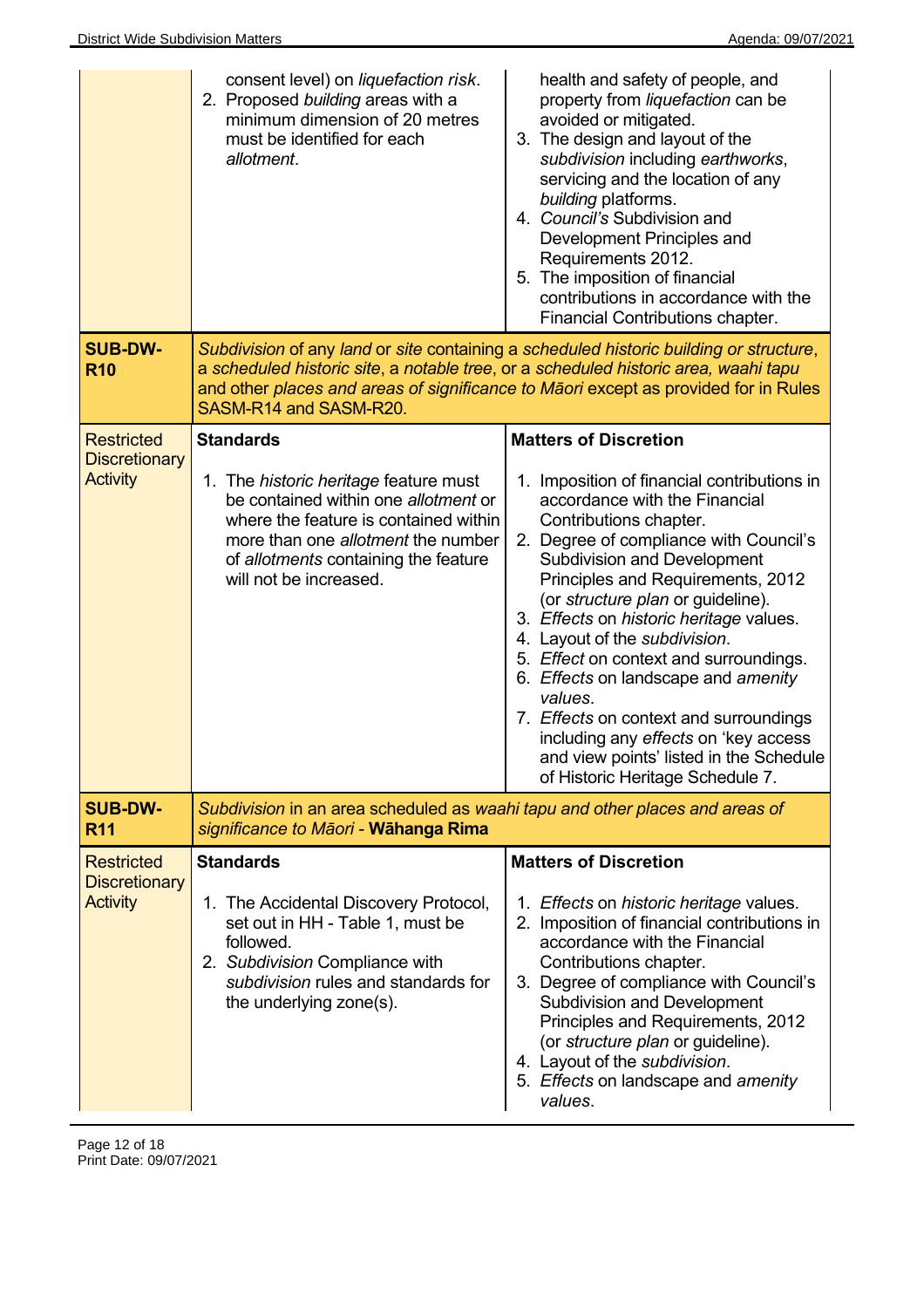|                                                              |                                                                                                                                                                                                                                                                                                                                                                                                                                                                                                                                                                          | 6. Effects on context and surroundings<br>including any effects on 'key access<br>and view points' listed in the Schedule<br>of Historic Heritage (Schedule 7).                                                                                                                                                                                                                                                                                                                                                 |
|--------------------------------------------------------------|--------------------------------------------------------------------------------------------------------------------------------------------------------------------------------------------------------------------------------------------------------------------------------------------------------------------------------------------------------------------------------------------------------------------------------------------------------------------------------------------------------------------------------------------------------------------------|-----------------------------------------------------------------------------------------------------------------------------------------------------------------------------------------------------------------------------------------------------------------------------------------------------------------------------------------------------------------------------------------------------------------------------------------------------------------------------------------------------------------|
| <b>SUB-DW-</b><br><b>R12</b>                                 | Subdivision of land in any zone within 10 metres either side of the centre-line of<br>high pressure gas pipeline designed to operate at or over 2000kPa, unless the<br>subdivision is for a boundary adjustment in the Rural Zone and complies with the<br>standards under the SUB-DW-R2.<br><b>Criteria for Notification:</b><br>The written approval of persons will not be required other than the pipeline owner<br>and/or operator and applications under this rule will not be served on any persons<br>other than the pipeline owner and/or operator or notified. |                                                                                                                                                                                                                                                                                                                                                                                                                                                                                                                 |
| <b>Restricted</b><br><b>Discretionary</b><br><b>Activity</b> | <b>Standards</b><br>1. The subdivision must comply with<br>all other relevant subdivision<br>standards applicable to the Zone.<br>Boundary adjustment qualifying criteria:<br>1. The adjustment of boundaries is for<br>the rationalisation of existing boundaries<br>to improve the practicality of existing<br>allotments.                                                                                                                                                                                                                                             | <b>Matters of Discretion</b><br>1. The extent to which the subdivision<br>design avoids or mitigates conflict<br>with existing pipelines.<br>2. The ability for maintenance and<br>inspection of transmission pipelines<br>including ensuring access to the<br>pipelines.<br>3. Consent notices on titles to ensure<br>on-going compliance with AS2885<br>Pipelines - Gas and Liquid Petroleum<br>$-$ Parts 1 to 3.<br>4. The outcome of any consultation with<br>the affected network utility operator.        |
| <b>SUB-DW-</b><br><b>R13</b>                                 | Boundary adjustments that fail to comply with one or more of the standards<br>under SUB-DW-R2.<br><b>Criteria for Notification:</b><br>and/or operator and applications under this rule will not be served on any persons<br>other than the pipeline owner and/or operator or notified.                                                                                                                                                                                                                                                                                  | The written approval of a persons will not be required other than the pipeline owner                                                                                                                                                                                                                                                                                                                                                                                                                            |
| <b>Restricted</b><br><b>Discretionary</b><br><b>Activity</b> | <b>Standards</b>                                                                                                                                                                                                                                                                                                                                                                                                                                                                                                                                                         | <b>Matters of Discretion</b><br>1. The extent to which the <i>subdivision</i><br>design avoids or mitigates conflict<br>with existing pipelines.<br>2. The ability for maintenance and<br>inspection of transmission pipelines<br>including ensuring access to the<br>pipelines.<br>3. Consent notices on titles to ensure<br>on-going compliance with AS2885<br>Pipelines - Gas and Liquid Petroleum<br>$-$ Parts 1 to 3.<br>4. The outcome of any consultation with<br>the affected network utility operator. |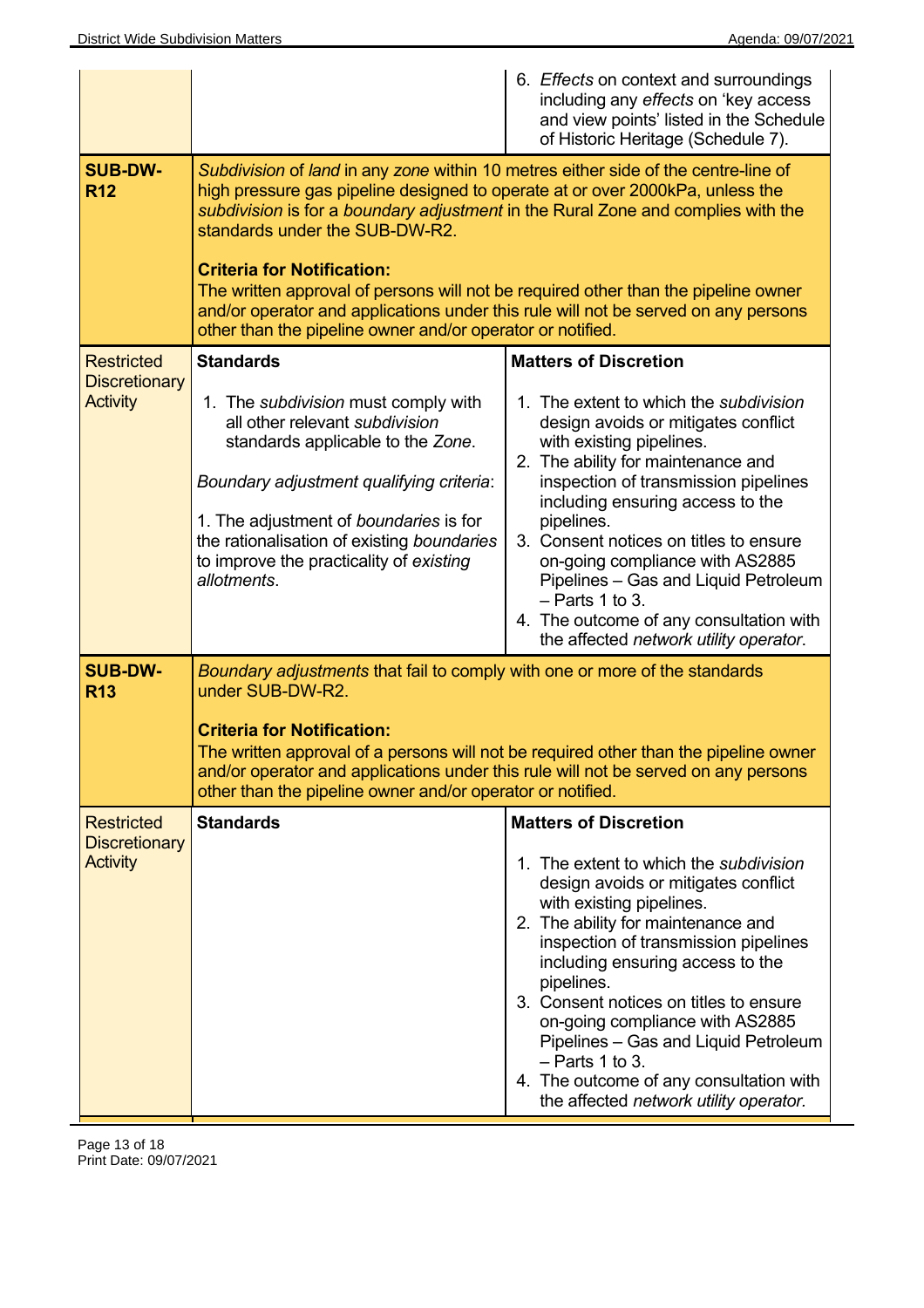| <b>SUB-DW-</b><br><b>R14</b>                                 | Subdivision of land in any zone where all of, or part of the subject site is within the<br><b>National Grid Subdivision Corridor.</b><br><b>Criteria for Notification:</b><br>Grid Subdivision Corridor public notification of the application is precluded.<br>However, any application under this rule will be served on Transpower, unless the                                                                                                                                                                                                                                                                                                                                                                                                                                                                                                                                                                                                                                                                                                                                                                                                                                          | Where an activity requires resource consent solely because it is within the National                                                                                                                                                                                                                                                                                                                                                                                                                                                                                                                                                                                                                                                                                                                                                                                                                                                                                                                                                                                                                                                                                                                                                                            |
|--------------------------------------------------------------|--------------------------------------------------------------------------------------------------------------------------------------------------------------------------------------------------------------------------------------------------------------------------------------------------------------------------------------------------------------------------------------------------------------------------------------------------------------------------------------------------------------------------------------------------------------------------------------------------------------------------------------------------------------------------------------------------------------------------------------------------------------------------------------------------------------------------------------------------------------------------------------------------------------------------------------------------------------------------------------------------------------------------------------------------------------------------------------------------------------------------------------------------------------------------------------------|-----------------------------------------------------------------------------------------------------------------------------------------------------------------------------------------------------------------------------------------------------------------------------------------------------------------------------------------------------------------------------------------------------------------------------------------------------------------------------------------------------------------------------------------------------------------------------------------------------------------------------------------------------------------------------------------------------------------------------------------------------------------------------------------------------------------------------------------------------------------------------------------------------------------------------------------------------------------------------------------------------------------------------------------------------------------------------------------------------------------------------------------------------------------------------------------------------------------------------------------------------------------|
|                                                              | written approval from Transpower is provided at the time the application is lodged.                                                                                                                                                                                                                                                                                                                                                                                                                                                                                                                                                                                                                                                                                                                                                                                                                                                                                                                                                                                                                                                                                                        |                                                                                                                                                                                                                                                                                                                                                                                                                                                                                                                                                                                                                                                                                                                                                                                                                                                                                                                                                                                                                                                                                                                                                                                                                                                                 |
| <b>Restricted</b><br><b>Discretionary</b><br><b>Activity</b> | <b>Standards</b><br>1. The subdivision shall identify a<br>complying nominal building platform<br>for each new allotment, which is<br>fully located outside the National<br>Grid Yard.<br><b>Advice Note: Compliance with the New</b><br><b>Zealand Electrical Code of Practice for</b><br><b>Electrical Safe Distances</b><br>(NZECP34:2001) is mandatory under<br>the Electricity Act 1992. All activities<br>regulated by NZECP34:2001, including<br>buildings, structures, earthworks and<br>the operation of mobile plant, must<br>comply with that regulation. Activities<br>should be checked for compliance even<br>if they are permitted by the District Plan.<br>Vegetation to be planted within the<br>National Grid Yard as shown on the<br>District Plan Maps should be selected<br>and/or managed to ensure that the<br>vegetation will not result in that<br>vegetation breaching the Electricity<br>(Hazards from Trees) Regulations 2003<br>or prevent access to support structures.<br>To discuss works, including tree<br>planting near any electricity line<br>especially works within the transmission<br>corridor; contact the relevant network<br>utility operator. | <b>Matters of Discretion</b><br>1. The extent to which the design,<br>construction and layout of any<br>subdivision demonstrates that a<br>suitable building platform(s) can be<br>located outside of the National Grid<br>Yard for each new allotment.<br>2. The provision for the on-going<br>operation, maintenance (including<br>access) and planned upgrade of<br>existing transmission lines.<br>3. The risk to the structural integrity of<br>the National Grid.<br>4. The extent to which the subdivision<br>design and consequential<br>development will minimise the risk of<br>injury and/or property damage from<br>such lines.<br>5. The extent to which the subdivision<br>design and consequential<br>development will minimise the<br>potential reverse sensitivity on and<br>amenity and nuisance effects of the<br>transmission asset.<br>6. The extent to which the design and<br>construction of any subdivision allow<br>for earthworks, buildings and<br>structures to comply with the safe<br>separation distances in the New<br><b>Zealand Electrical Code of Practice</b><br>for Electrical Safe Distances 34:2001.<br>7. The nature and location of any<br>proposed vegetation to be planted in<br>the vicinity of the National Grid. |
| <b>SUB-DW-</b><br><b>R15</b>                                 | Any activity listed as a controlled or restricted discretionary activity in this section<br>which does not comply with one or more of the associated standards, unless<br>otherwise specified                                                                                                                                                                                                                                                                                                                                                                                                                                                                                                                                                                                                                                                                                                                                                                                                                                                                                                                                                                                              |                                                                                                                                                                                                                                                                                                                                                                                                                                                                                                                                                                                                                                                                                                                                                                                                                                                                                                                                                                                                                                                                                                                                                                                                                                                                 |
| <b>Discretionary</b><br><b>Activity</b>                      |                                                                                                                                                                                                                                                                                                                                                                                                                                                                                                                                                                                                                                                                                                                                                                                                                                                                                                                                                                                                                                                                                                                                                                                            |                                                                                                                                                                                                                                                                                                                                                                                                                                                                                                                                                                                                                                                                                                                                                                                                                                                                                                                                                                                                                                                                                                                                                                                                                                                                 |
| <b>SUB-DW-</b><br><b>R16</b>                                 | Subdivision where any part of the land contains an overflow path or residual<br>overflow path.                                                                                                                                                                                                                                                                                                                                                                                                                                                                                                                                                                                                                                                                                                                                                                                                                                                                                                                                                                                                                                                                                             |                                                                                                                                                                                                                                                                                                                                                                                                                                                                                                                                                                                                                                                                                                                                                                                                                                                                                                                                                                                                                                                                                                                                                                                                                                                                 |

Page 14 of 18 Print Date: 09/07/2021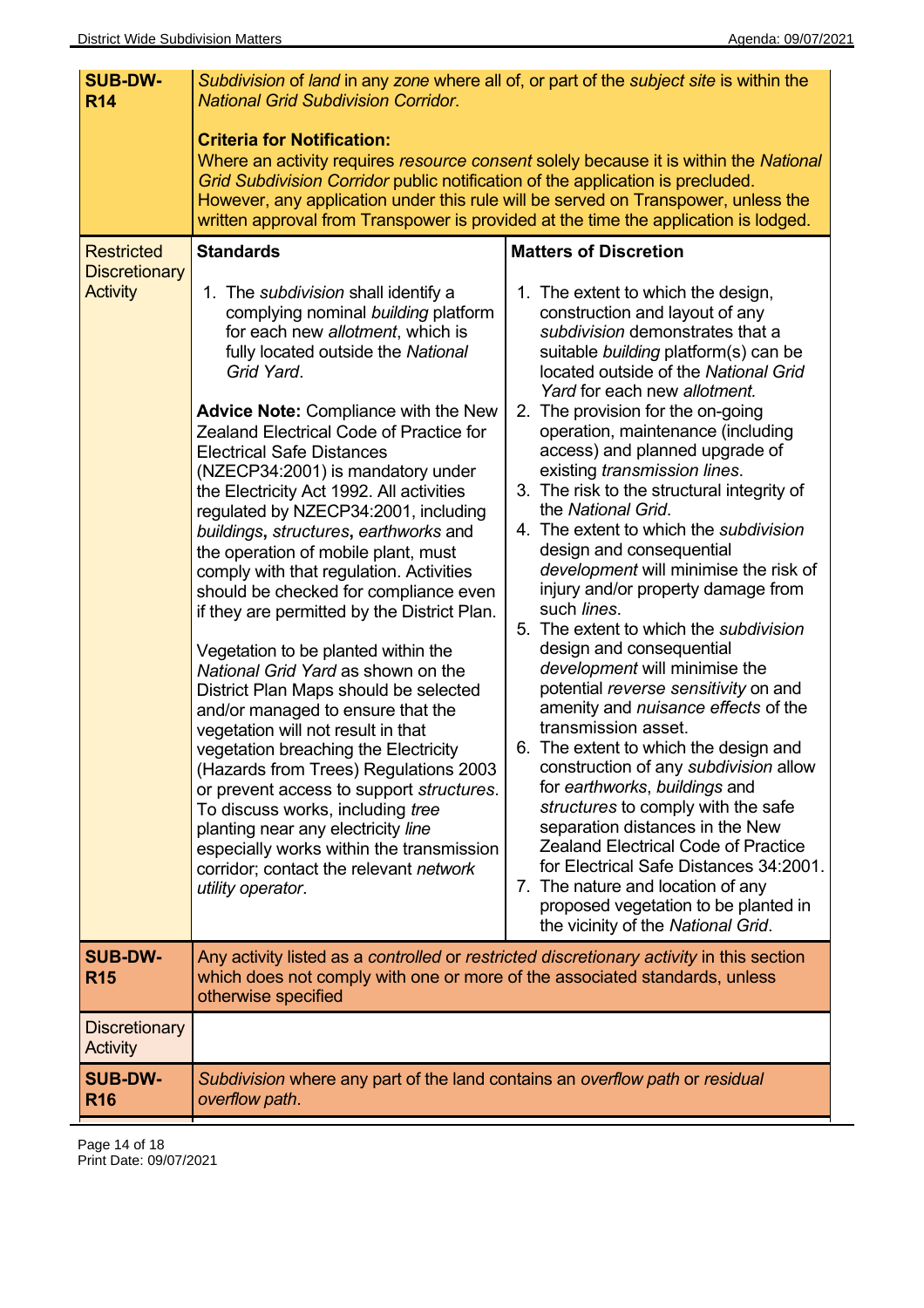| <b>Discretionary</b><br><b>Activity</b> |                                                                                                                                                                                                                                                                                                                                                                                                                                                                                                                                                                                                                                                                                                                                                                                                                           |
|-----------------------------------------|---------------------------------------------------------------------------------------------------------------------------------------------------------------------------------------------------------------------------------------------------------------------------------------------------------------------------------------------------------------------------------------------------------------------------------------------------------------------------------------------------------------------------------------------------------------------------------------------------------------------------------------------------------------------------------------------------------------------------------------------------------------------------------------------------------------------------|
| <b>SUB-DW-</b><br><b>R17</b>            | Subdivision of land located partly within the River Corridor or Stream Corridor<br>where each allotment has building areas which are:<br>1. located outside any river or stream corridor, overflow path or residual overflow<br>path; and<br>2. located above the estimated 1% AEP flood event level.<br>3. formed vehicle access which does not adversely affect the flood hazard risk on<br>other properties in the same flood catchment.                                                                                                                                                                                                                                                                                                                                                                               |
| <b>Discretionary</b><br><b>Activity</b> |                                                                                                                                                                                                                                                                                                                                                                                                                                                                                                                                                                                                                                                                                                                                                                                                                           |
| <b>SUB-DW-</b><br><b>R18</b>            | Subdivision where any part of the land is within the Fault Avoidance Area for all of<br>the Ohariu and Northern Ohariu faults, or within the Well-Defined and Well-Defined<br><b>Extension Areas for the Gibbs and Otaki Forks faults (see District Plan Maps for</b><br>detail) and where a building area, which has a minimum dimension of 12 metres, is<br>not provided clear of the identified Fault Avoidance Area and where the subdivision<br>would otherwise be a restricted discretionary activity under SUB-DW-R8.<br>Note:<br>Refer to NH-EQ-Table 2 Building Importance Category and NH-EQ-Table 3 Risk<br><b>Based Matrix.</b><br><b>Criteria for notification</b><br>The written approval of persons will not be required and applications under this rule<br>will not be served on any person or notified. |
| <b>Discretionary</b><br><b>Activity</b> |                                                                                                                                                                                                                                                                                                                                                                                                                                                                                                                                                                                                                                                                                                                                                                                                                           |
| <b>SUB-DW-</b><br><b>R19</b>            | Subdivision of land located partly within the River Corridor or Stream Corridor that<br>does not meet the requirements of SUB-DW-R17.                                                                                                                                                                                                                                                                                                                                                                                                                                                                                                                                                                                                                                                                                     |
| Non-<br>Complying<br>Activity           |                                                                                                                                                                                                                                                                                                                                                                                                                                                                                                                                                                                                                                                                                                                                                                                                                           |
| <b>SUB-DW-</b><br><b>R20</b>            | Subdivision of land located wholly within the stream corridor or river corridor.                                                                                                                                                                                                                                                                                                                                                                                                                                                                                                                                                                                                                                                                                                                                          |
| Non-<br>Complying<br>Activity           |                                                                                                                                                                                                                                                                                                                                                                                                                                                                                                                                                                                                                                                                                                                                                                                                                           |
| <b>SUB-DW-</b><br><b>R21</b><br>Non-    | Subdivision in an area scheduled as waahi tapu and Other Places and Areas of<br>Significance to Iwi - Wahanga Toru where the number of allotments the Scheduled<br>item is contained within is increased.<br><b>Criteria for notification:</b> any application under this Rule shall either be publicly<br>notified or notice served on relevant iwi authority and Heritage New Zealand as<br>affected parties.                                                                                                                                                                                                                                                                                                                                                                                                           |
|                                         |                                                                                                                                                                                                                                                                                                                                                                                                                                                                                                                                                                                                                                                                                                                                                                                                                           |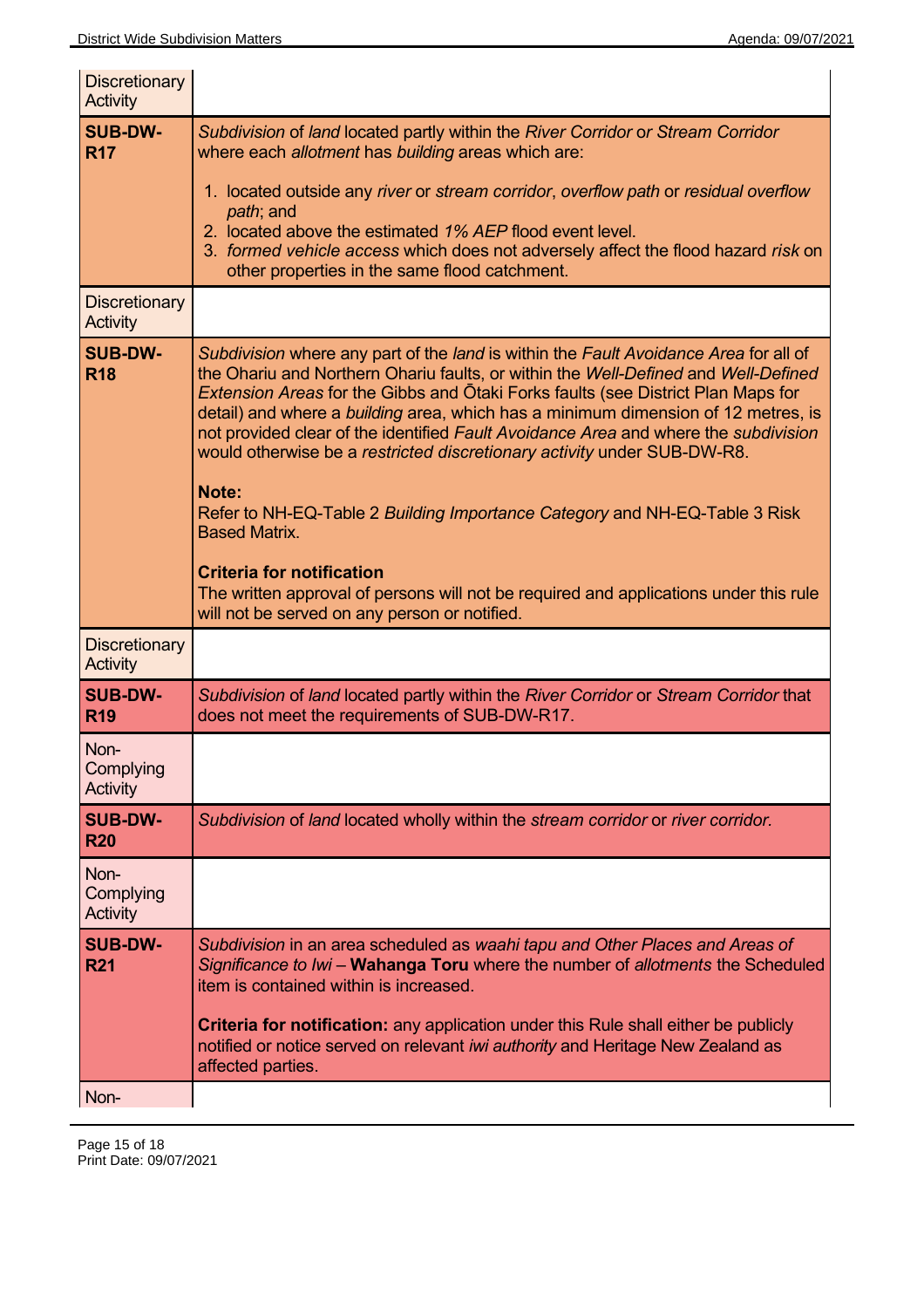| Complying<br>Activity         |                                                                                                                                                                                                                                  |
|-------------------------------|----------------------------------------------------------------------------------------------------------------------------------------------------------------------------------------------------------------------------------|
| <b>SUB-DW-</b><br><b>R22</b>  | Any subdivision of land in any zone where all of or part of the subject site is within<br>the National Grid Subdivision Corridor, which does not comply with the restricted<br>discretionary activity standard under SUB-DW-R14. |
| Non-<br>Complying<br>Activity |                                                                                                                                                                                                                                  |
|                               |                                                                                                                                                                                                                                  |
| <b>SUB-DW-</b>                | Subdivision that does not comply with one or more of the activity standards for                                                                                                                                                  |

| <b>R23</b>                           | water, wastewater and stormwater or electricity and telecommunications under rules<br>SUB-DW-R4 and SUB-DW-R5.                                                                                                                                       |
|--------------------------------------|------------------------------------------------------------------------------------------------------------------------------------------------------------------------------------------------------------------------------------------------------|
| Non-<br><b>Complying</b><br>Activity |                                                                                                                                                                                                                                                      |
| <b>SUB-DW-</b><br><b>R24</b>         | Subdivision for the purposes of creating a vacant site for residential<br>activities (excluding visitor accommodation which is not temporary residential<br>rental accommodation) within air noise boundary identified on the District Plan<br>Maps. |
| Prohibited<br>Activity               |                                                                                                                                                                                                                                                      |

| <b>SUB-DW-</b>                                               |                                                                                                    | <b>Requirements</b>                                                                                                                                                                                                                                                                                                                                                                                        |                |                                                         |  |
|--------------------------------------------------------------|----------------------------------------------------------------------------------------------------|------------------------------------------------------------------------------------------------------------------------------------------------------------------------------------------------------------------------------------------------------------------------------------------------------------------------------------------------------------------------------------------------------------|----------------|---------------------------------------------------------|--|
| Table 1 -<br><b>Esplanade</b><br>Reserves /<br><b>Strips</b> | Coastal<br><b>Margins</b>                                                                          | A 50 metre wide <i>Esplanade Reserve</i> in the Rural Zone and 20<br>metres in all other zones, measured from the line of the Mean High<br>Water Spring Tide (MHWS), shall be required along the coast<br>when subdivision occurs, creating allotments of less than 4ha,<br>excluding boundary adjustment subdivisions. These reserves shall<br>be fenced with a 7 wire post and wire fence or equivalent. |                |                                                         |  |
|                                                              | Lakes (with a<br>bed of 8<br>hectares or<br>more)                                                  | A 20 metre wide <i>Esplanade Reserve</i> shall be required along lakes<br>of more than 8 hectares when subdivision occurs creating<br>allotments of less than 4ha, excluding boundary adjustment<br>subdivisions. These reserves shall be fenced with a 7 wire post<br>and wire fence or equivalent.                                                                                                       |                |                                                         |  |
|                                                              | <b>Rivers and</b><br><b>Streams (river</b><br>bed with<br>average width<br>of 3 metres or<br>more) | Table 1 below is a list of widths required for <i>subdivision</i> , creating<br>allotments of less than 4 ha, excluding boundary adjustment<br>subdivisions. The priorities are indicated for each recommended<br>width. There are also areas which are considered to be high<br>priority where Council may wish to negotiate with the landowner<br>for public access through an <i>Esplanade Strip</i> .  |                |                                                         |  |
|                                                              |                                                                                                    | <b>TABLE 1 - MAXIMUM WIDTH OF ESPLANADE</b><br><b>RESERVE/STRIP</b>                                                                                                                                                                                                                                                                                                                                        |                |                                                         |  |
|                                                              |                                                                                                    | <b>Water Body</b>                                                                                                                                                                                                                                                                                                                                                                                          | <b>Reserve</b> | Width of Esplanade   Width of Esplanade<br><b>Strip</b> |  |
|                                                              |                                                                                                    | <b>Waitohu Stream</b>                                                                                                                                                                                                                                                                                                                                                                                      |                |                                                         |  |

 $\overline{a}$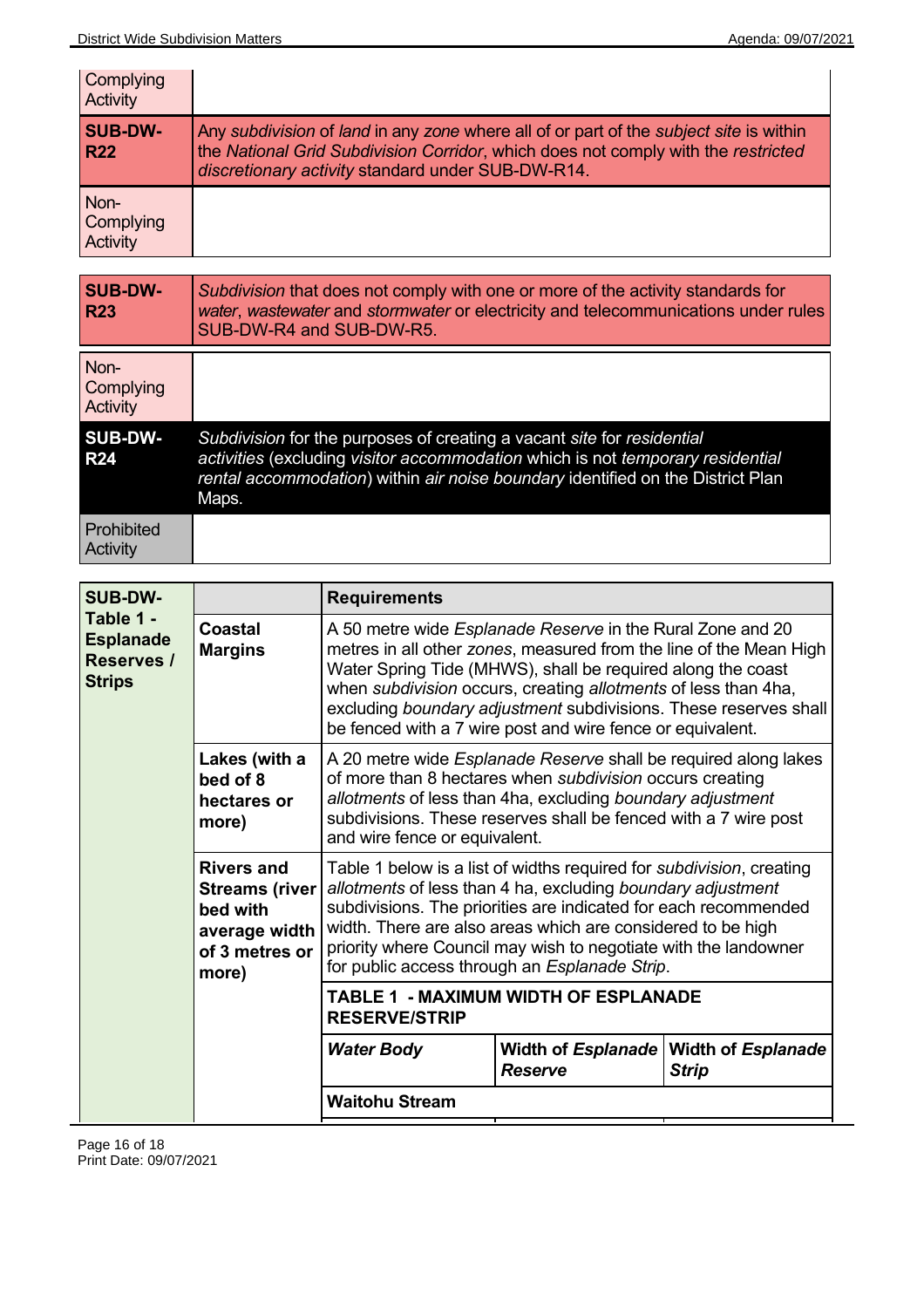|  |  | Upstream of Water<br><b>Treatment Plant</b>                                                                           |                                                                                                                                                                                                                                                                                                                                                                                                 | 20 metres (E)                                                                                                   |
|--|--|-----------------------------------------------------------------------------------------------------------------------|-------------------------------------------------------------------------------------------------------------------------------------------------------------------------------------------------------------------------------------------------------------------------------------------------------------------------------------------------------------------------------------------------|-----------------------------------------------------------------------------------------------------------------|
|  |  | Downstream of<br><b>Water Treatment</b><br>Plant                                                                      |                                                                                                                                                                                                                                                                                                                                                                                                 | 5 metre (A, H) -<br>Greater widths may<br>be required within<br>500 metres of<br>MHWS (Waitohu<br>Stream mouth) |
|  |  | <b>Ōtaki River</b>                                                                                                    |                                                                                                                                                                                                                                                                                                                                                                                                 |                                                                                                                 |
|  |  | Upstream of SH1<br><b>Bridge</b>                                                                                      | $\qquad \qquad \blacksquare$                                                                                                                                                                                                                                                                                                                                                                    | 20 metres (E,A,H)                                                                                               |
|  |  | Downstream of SH1<br><b>Bridge</b>                                                                                    | 20 metres A,H                                                                                                                                                                                                                                                                                                                                                                                   |                                                                                                                 |
|  |  | <b>Mangaone Stream</b>                                                                                                |                                                                                                                                                                                                                                                                                                                                                                                                 |                                                                                                                 |
|  |  | Upstream of Hautere<br>Plain                                                                                          | $\blacksquare$                                                                                                                                                                                                                                                                                                                                                                                  | 20 metres (E)                                                                                                   |
|  |  | On the Hautere Plain                                                                                                  |                                                                                                                                                                                                                                                                                                                                                                                                 | 5 metres (A, H)                                                                                                 |
|  |  | <b>Waikanae River</b>                                                                                                 |                                                                                                                                                                                                                                                                                                                                                                                                 |                                                                                                                 |
|  |  | Upstream of Old SH1<br><b>Bridge</b>                                                                                  |                                                                                                                                                                                                                                                                                                                                                                                                 | 20 metres $(A & E)$                                                                                             |
|  |  | Downstream of Old<br>SH1 Bridge                                                                                       | 20 metres A, H, E -<br>Greater widths may<br>be required within<br>1000 metres of the<br><b>Waikanae River</b><br>Mouth (as shown on<br>the District Plan<br>Maps)                                                                                                                                                                                                                              | 3-5 metres $(A)$ - If no<br>subdivision occurs<br>and negotiated with<br>landowner                              |
|  |  | Ngatiawa, Rangiora,<br><b>Reikorangi Streams</b>                                                                      |                                                                                                                                                                                                                                                                                                                                                                                                 | 20 metres Rural (E)                                                                                             |
|  |  | Tikotu,<br>Wharemauku,<br><b>Mazengarb</b><br><b>Streams (part only)</b>                                              | 20 metres Urban (A,<br>H)                                                                                                                                                                                                                                                                                                                                                                       | 20 metres Rural (E)                                                                                             |
|  |  | Priority for<br>Reserve/Strip                                                                                         | Е.<br><b>Ecological, Water Quality</b><br>Access, Recreational<br>А:<br>H:<br><b>Natural Hazard Mitigation</b>                                                                                                                                                                                                                                                                                  |                                                                                                                 |
|  |  | <b>Considerations</b> Consideration will be given to providing larger areas around the<br>landowner will be required. | Waikanae River and Waitohu Stream Estuaries where the areas<br>are of considerable ecological value. Other agencies, e.g.<br>Department of Conservation or Wellington Regional Council, may<br>be interested in acquiring greater buffer areas around future<br>residential activities. As more than 20-metre Esplanade Reserves<br>in the Estuary may be sought, financial compensation to the |                                                                                                                 |